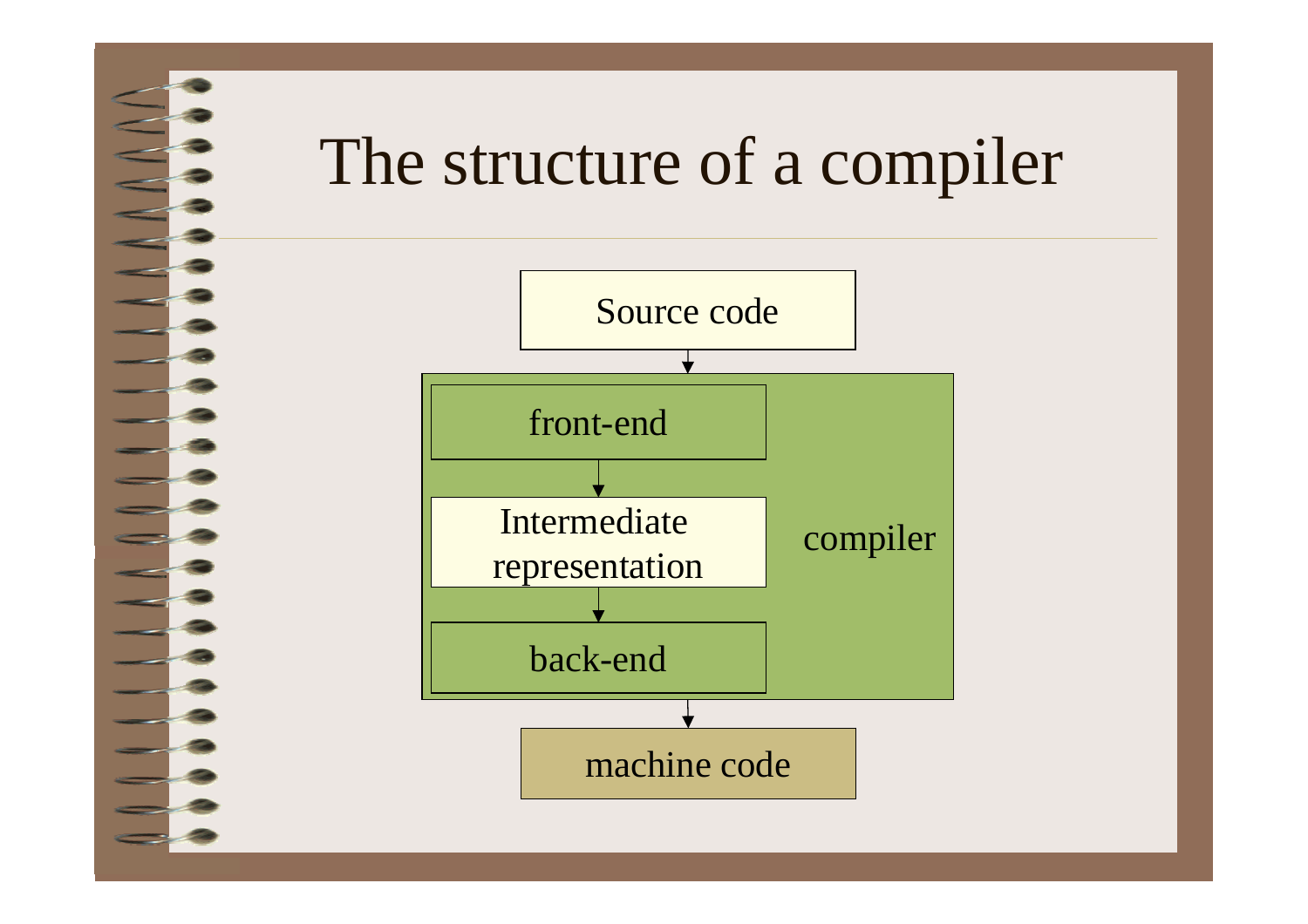

• The back-end abstracts from the high level language.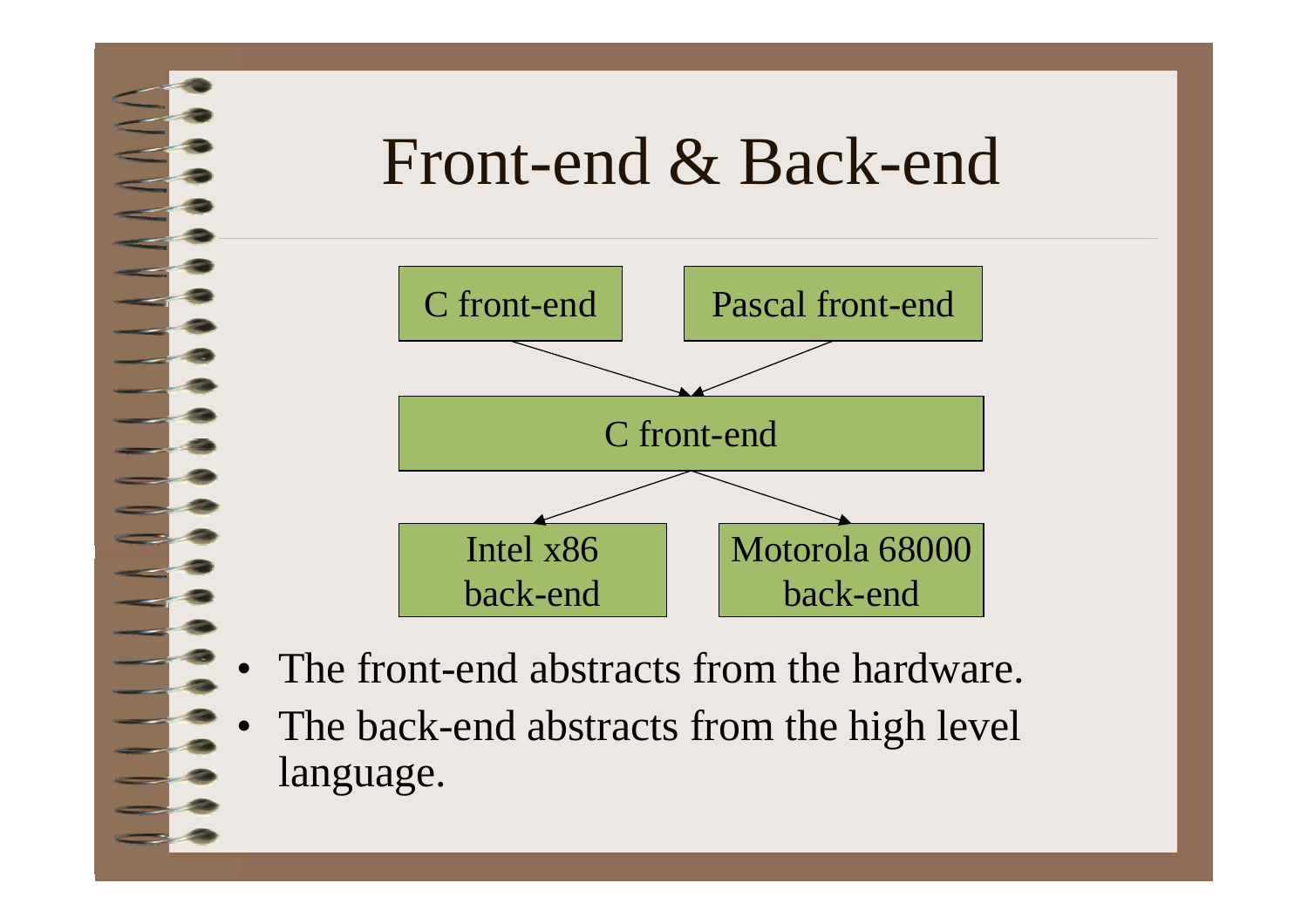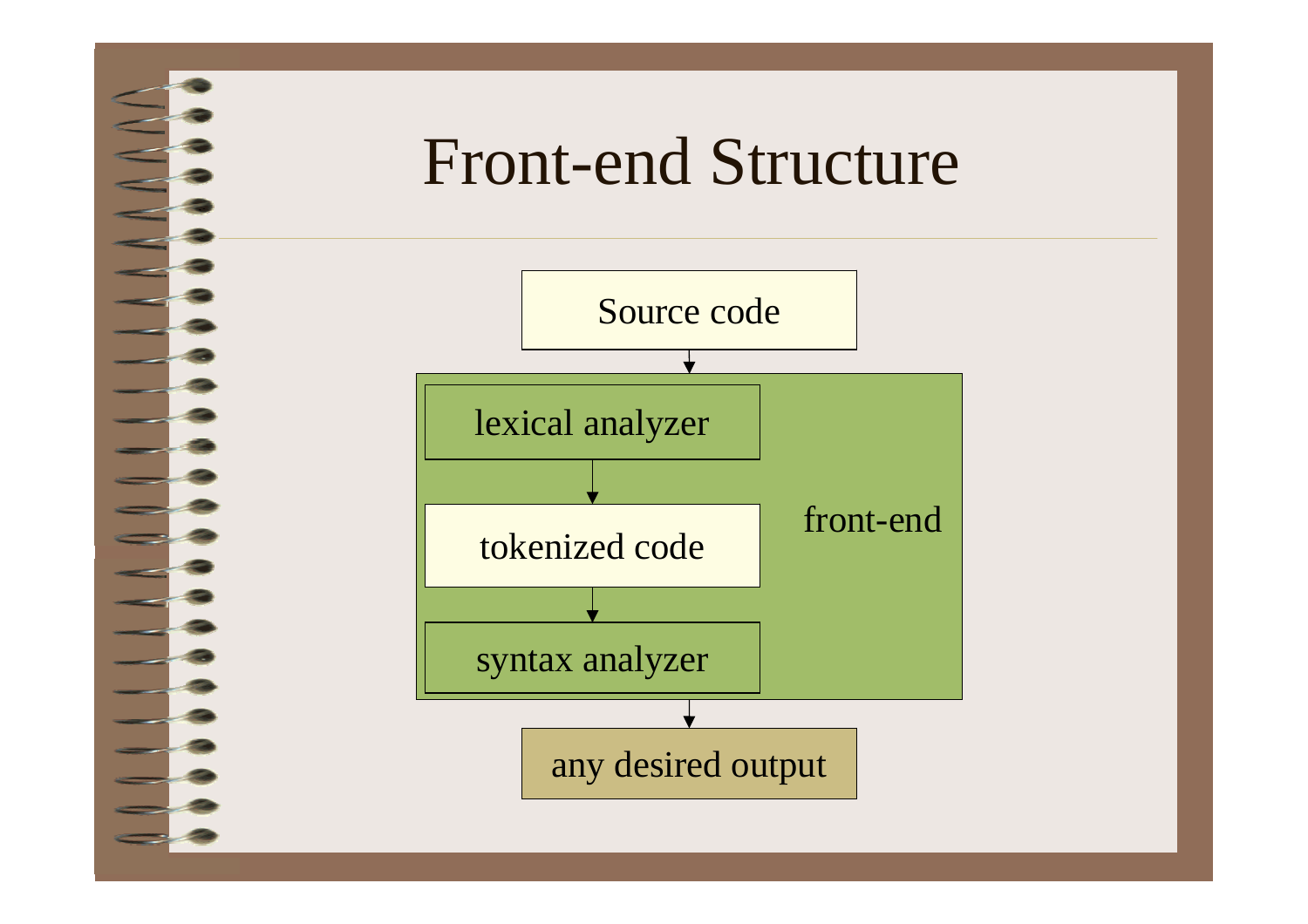### Lexical

Relating to words or the vocabulary of a language as distinguished from its grammar and construction.

*Webster's Dictionary*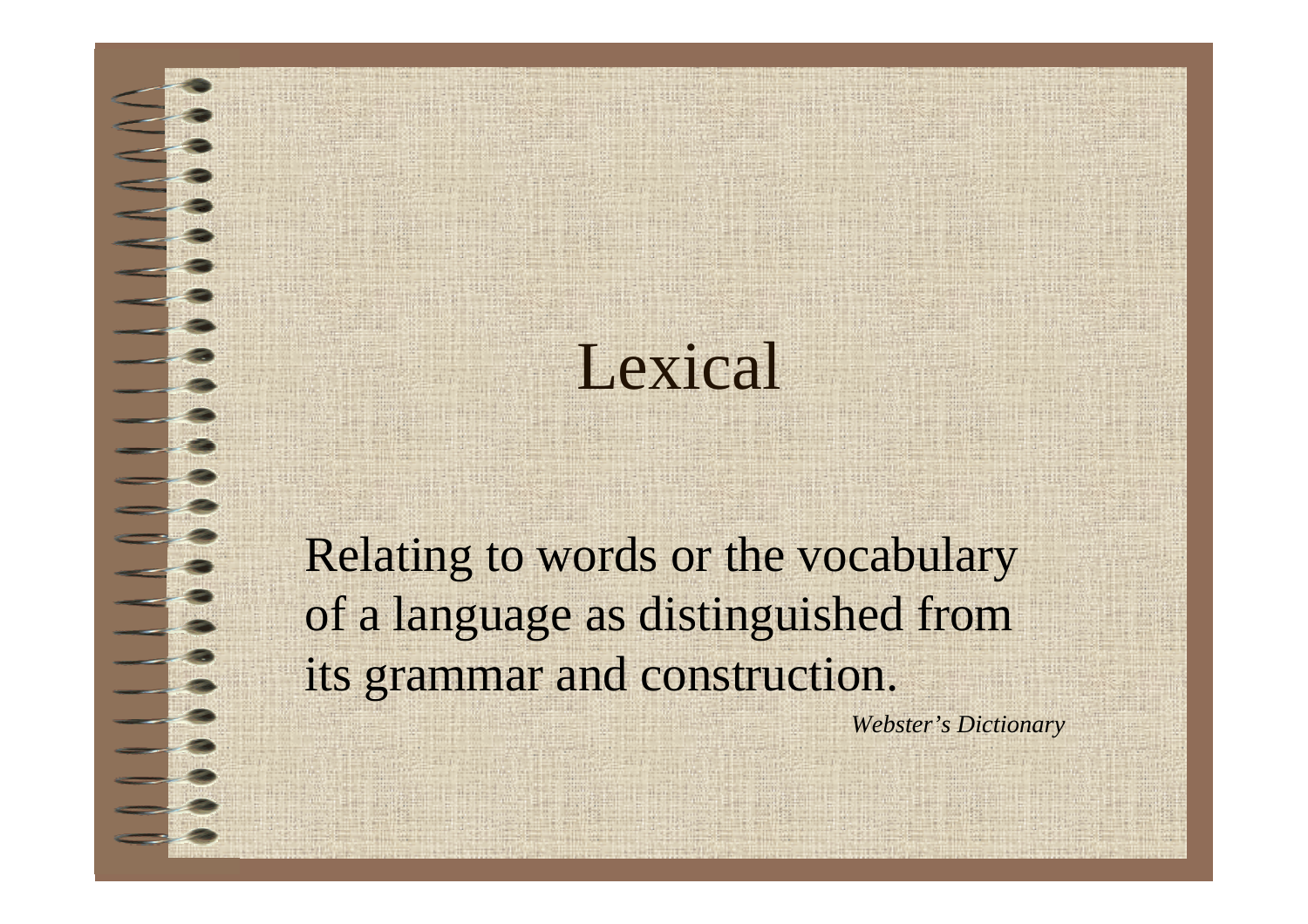## Lexical Analysis

- It recognizes patterns in a stream of characters.
- • A pattern represents a category of lexical elements, named "tokens".
- • Each token can have one or more attributes describing, for example, its position in the original text.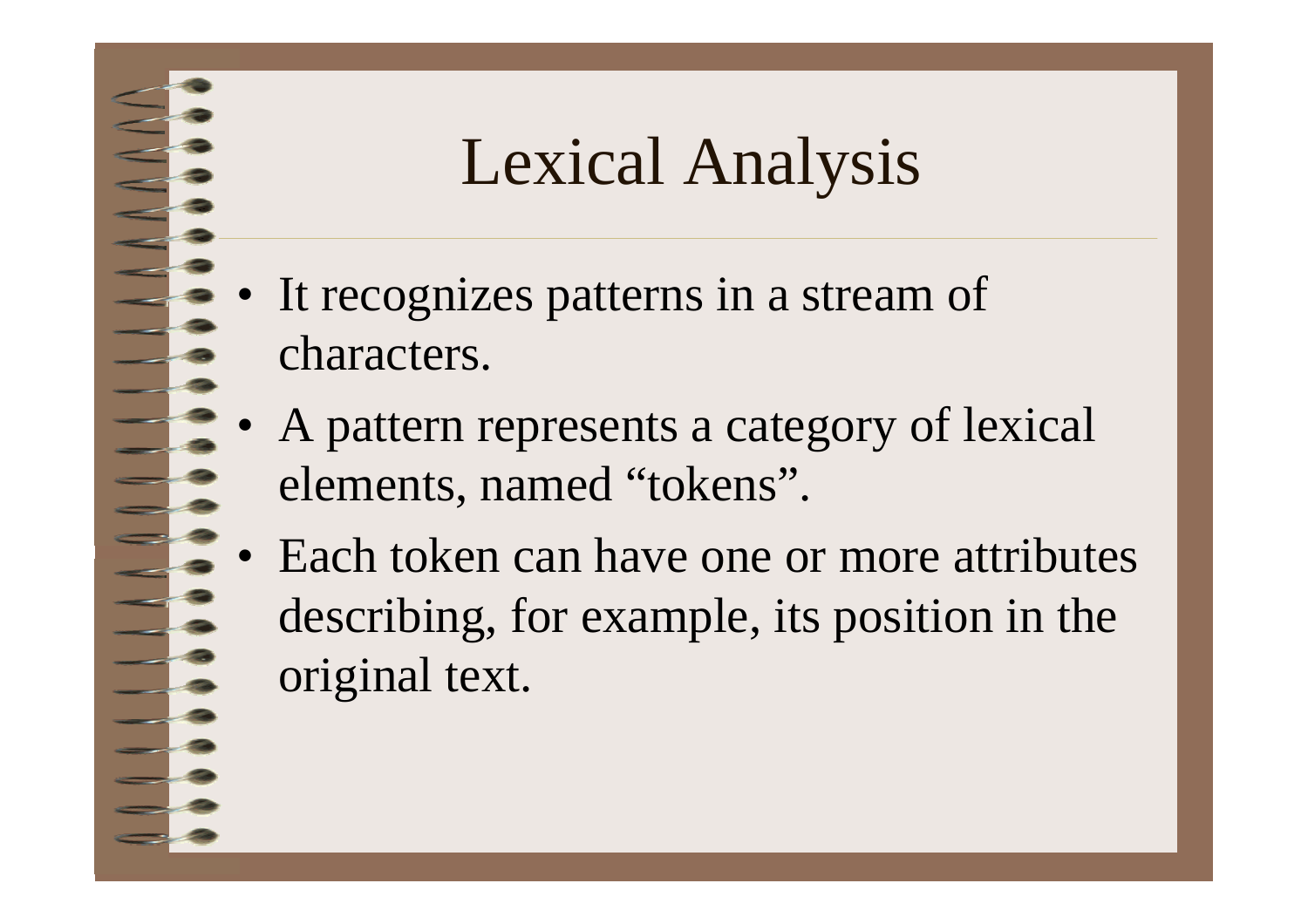## Example

WORD a word, made by one or more alphabetical characters

(in upper or lower case); SPACE a sequence of one or more blank spaces; Attributes characters constituting the token; position and length of the token expressed in number of characters;

#### Input stream

|                 |  |  | 1 2 3 4 5 6 7 |  |
|-----------------|--|--|---------------|--|
| $1 \; \text{A}$ |  |  | simpl         |  |
| $2$ e           |  |  | examp         |  |
| $3$ le          |  |  |               |  |

The result of the lexical analysis over the above text follows:

WORD: 'A', (1,1), 1 SPACE: ' ', (1,2), 1 WORD: 'simple', (1,3), 6 SPACE: ' ', (2,2), 1 WORD: 'example', (2,3), 7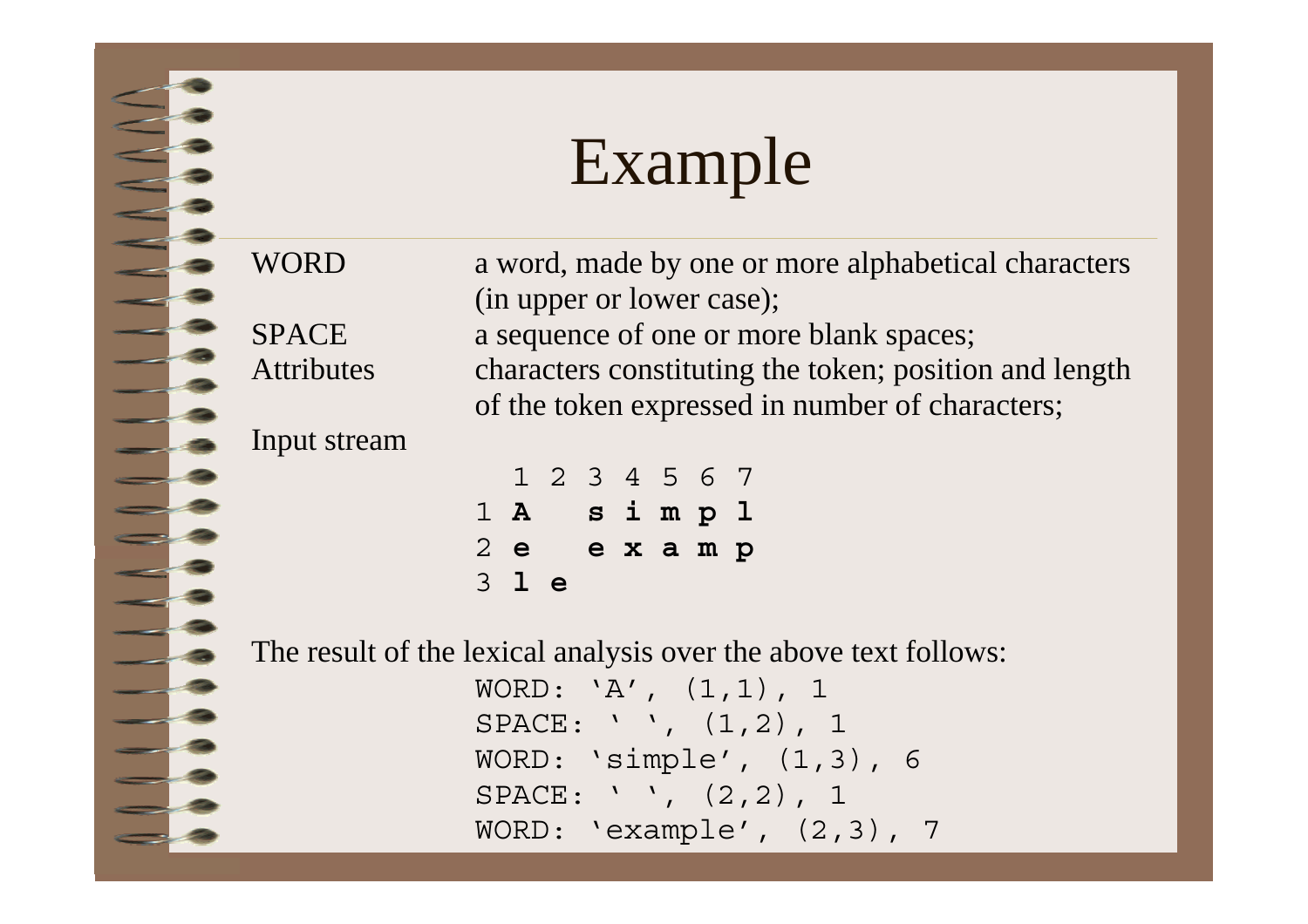#### The scanner

- A program that performs lexical analysis.
- Construction by hand is a tedious work.
- There are programs that generate scanners automatically.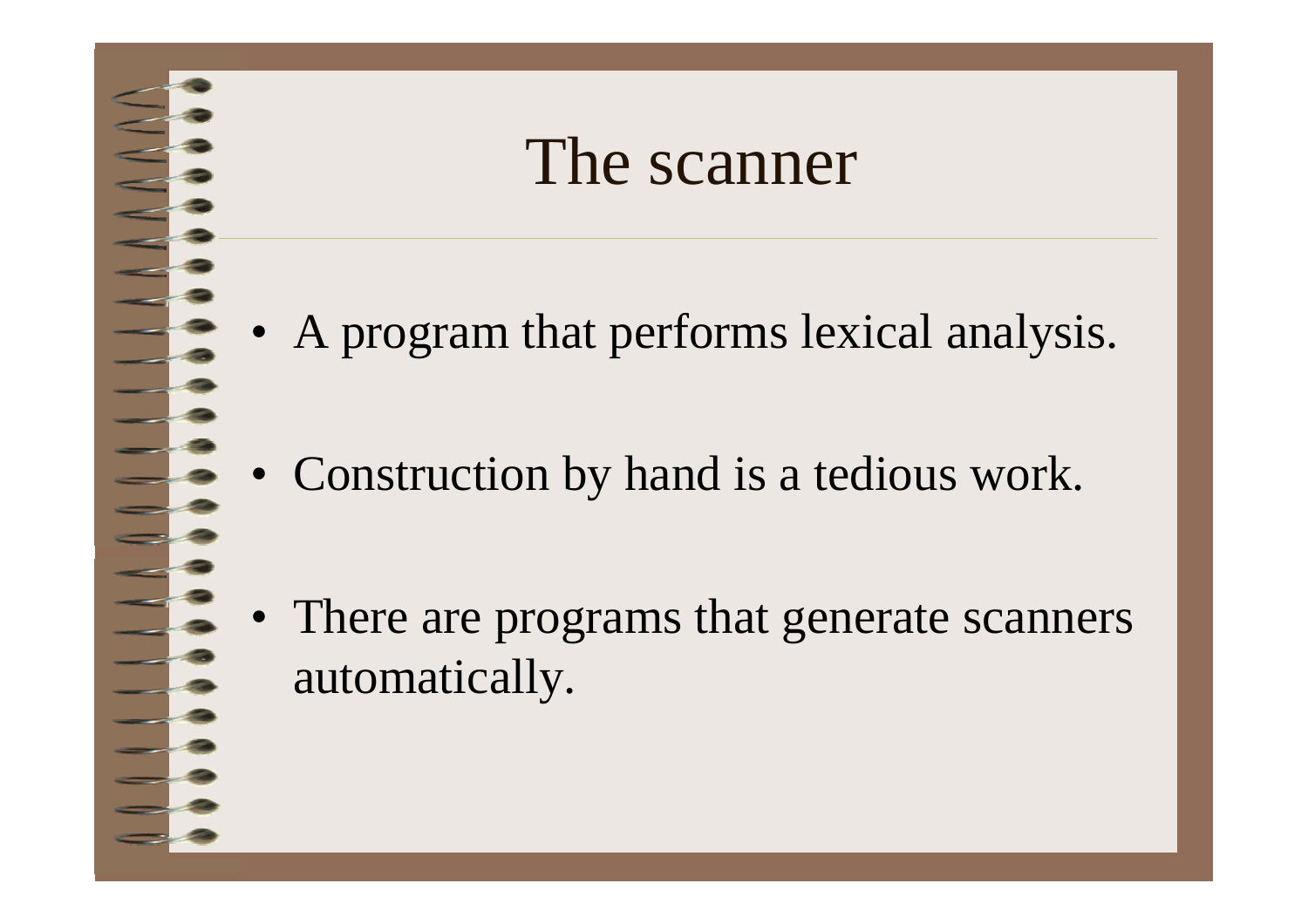#### **flex**: a scanner generator

- •• **flex** is a scanner generator, a complete rewriting of the AT&T Unix tool **lex**.
- • You can find **flex** at the GNU site at the following address:

#### www.gnu.org/software/flex/flex.html

- •**flex** is free, and distributed under the terms of GNU General Public License (GPL).
- • A useful book to understand **flex** is: lex & yacc, 2nd Edition by John Levine, Tony Mason & Doug Brown O'Reilly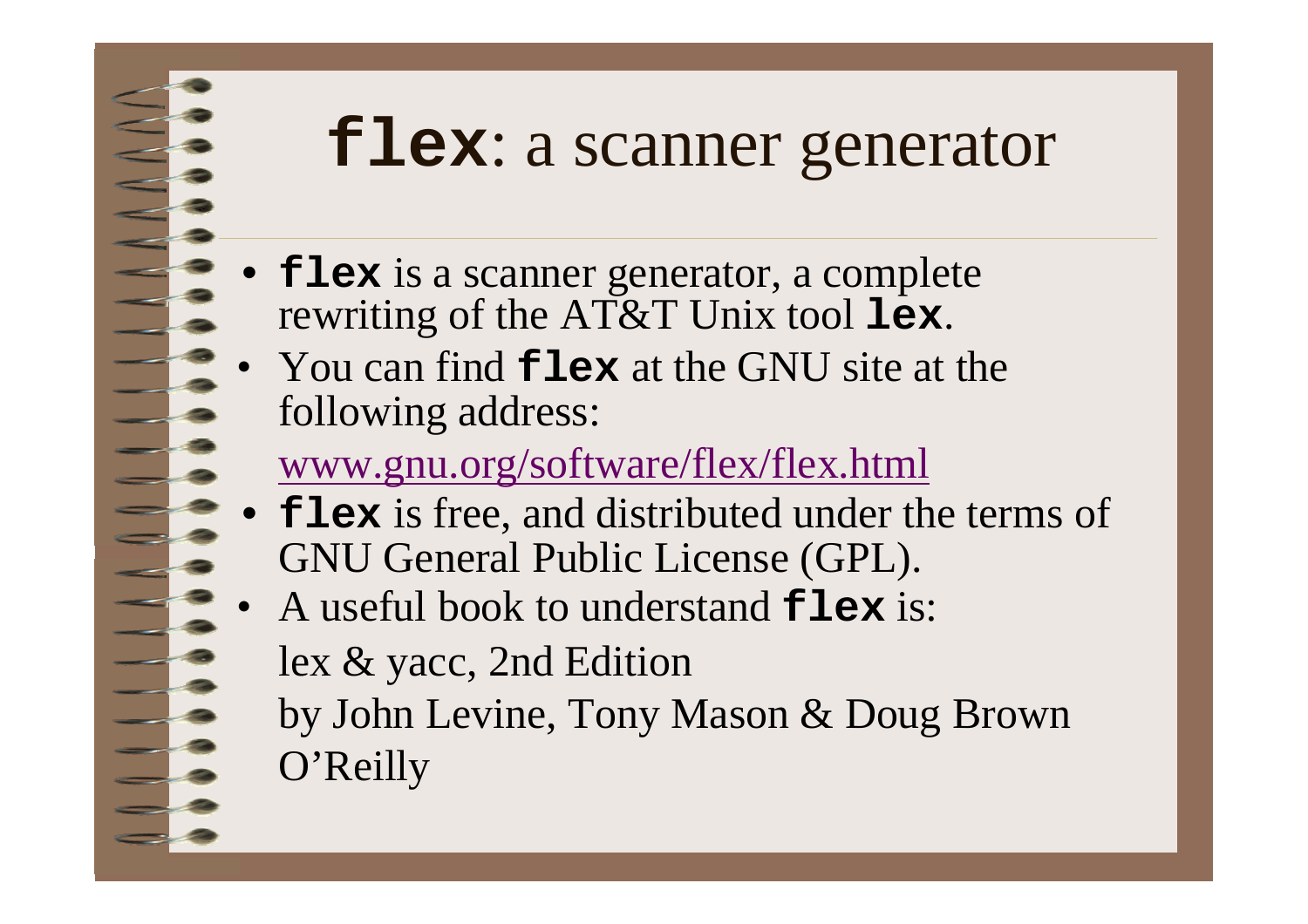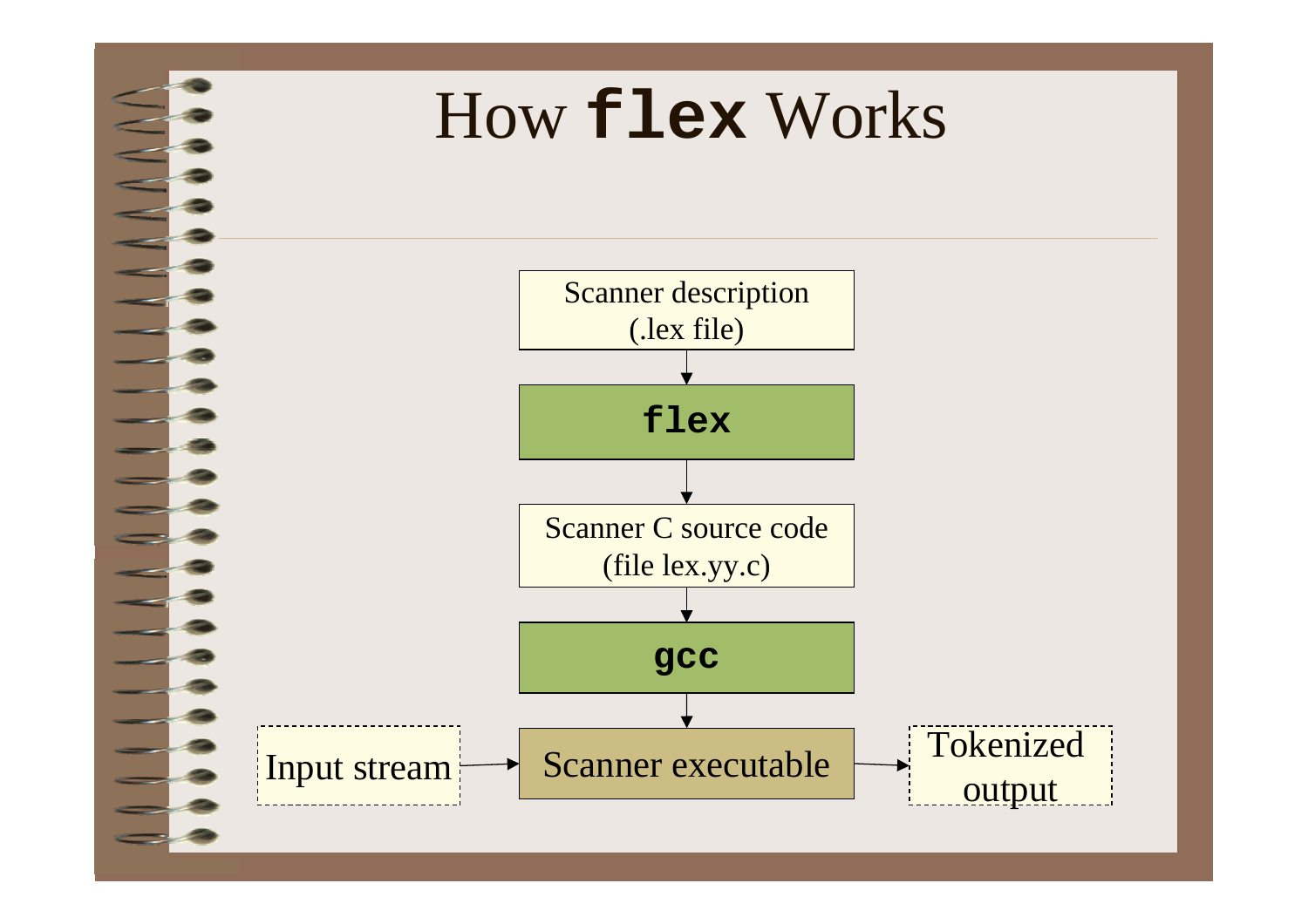```
%option noyywrap
UPPER [A-Z]
LOWER [a-z]
BLANK [ ]
TAB [\t]
NEWLINE [\n]
%%{UPPER} { printf("%c",tolower(*yytext));
            /* replace uppercase letters 
              with lowercase ones */}
{NEWLINE} { printf(".\n"); 
            /* replace newlines with a 
               dot*/}
 {BLANK}+ { printf(" "); 
            /* replace any number of spaces
              with a single space */}
%%int main() { return yylex();}
```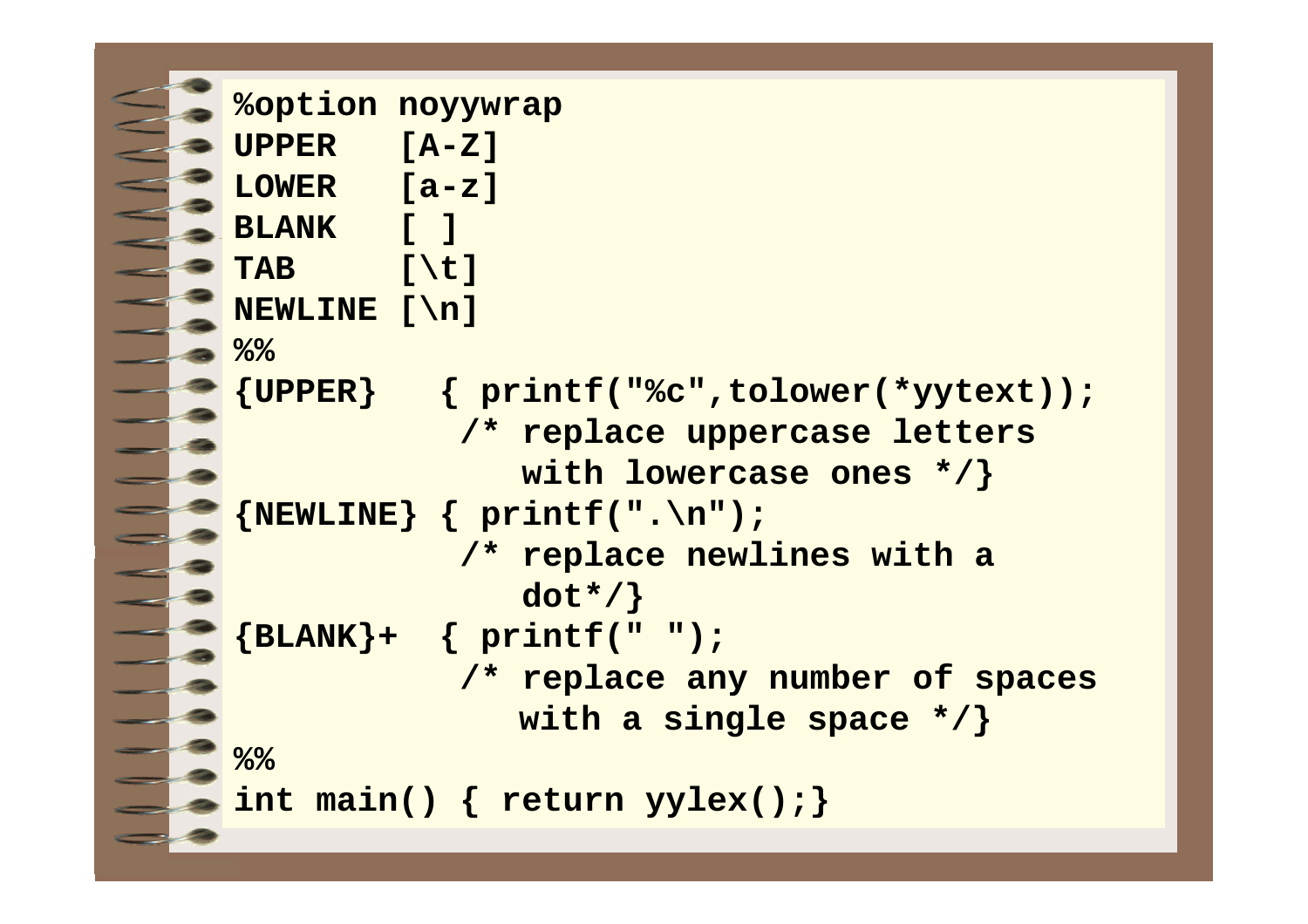```
%{ // A more complicated example
#define max_col 7
 %}
%option noyywrap
LETTER [a-zA-Z]
SPACE [ ]
%%%{
 int col=0;
 int row=1;
%}
{LETTER}+ {printf("WORD: '%s', (%d,%d),%d\n", 
                     yytext, row, col+1, yyleng);
           col=((col+yyleng)<=max_col) ? col+yyleng : 
                     row++,(col+yyleng)%max_col;
           }
 {SPACE}+ {printf("SPACE: '%s', (%d,%d), %d\n",
                     yytext, row, col+1, yyleng);
           col=((col+yyleng)<=max_col) ? col+yyleng : 
                     row++,(col+yyleng)%max_col;
           }
%%int main() { return yylex();}
```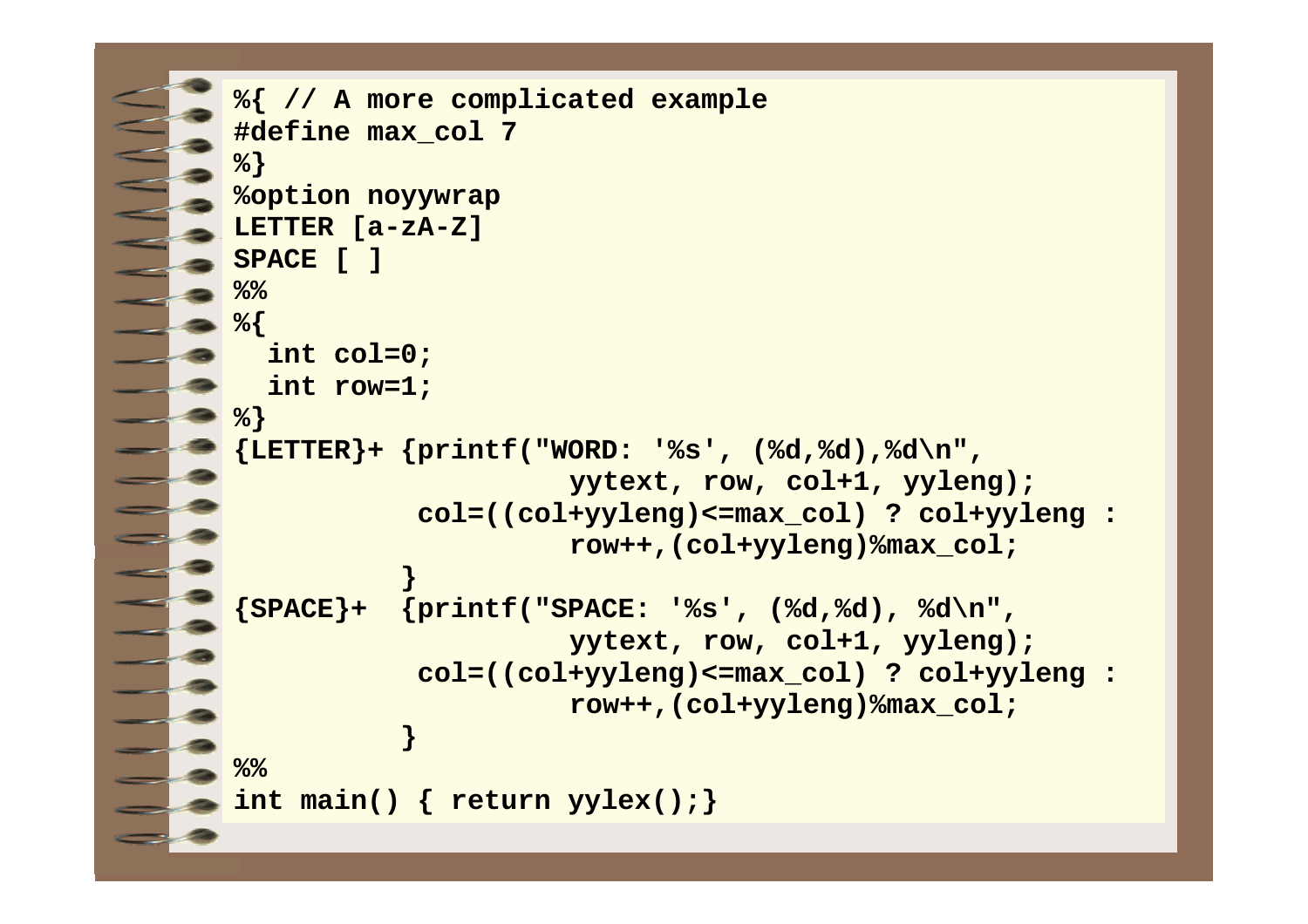## The format of a **flex** input file

#### definitions

%%

rules

%%

user code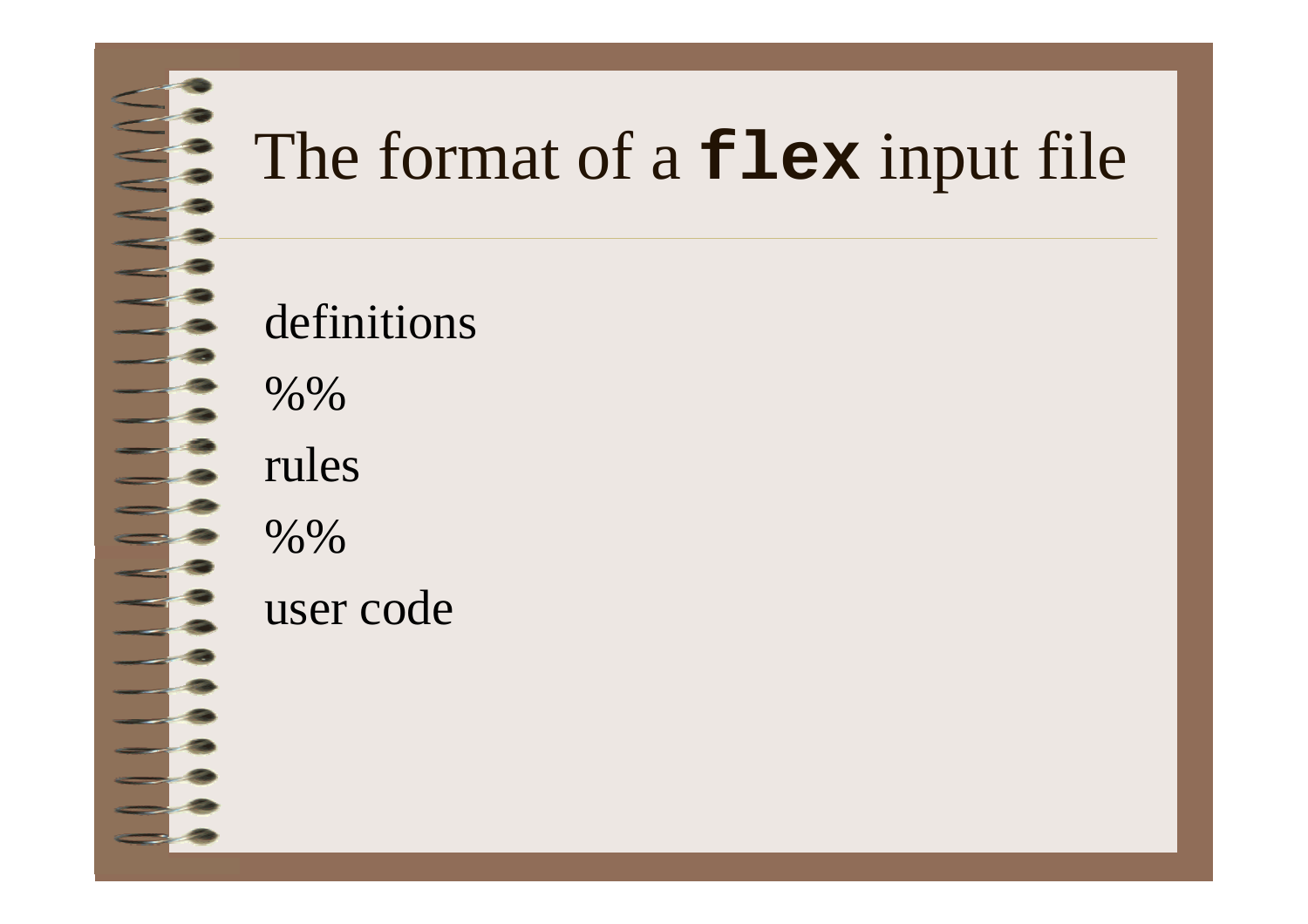## The format of a **flex** input file (2)

#### DEFINITIONS

- • Name definitions example:
	- **LETTER [a-zA-Z]**
- • The notation […] represents a class of character.
- • In the rules section, each occurrence of **{LETTER}** is substituted by **([a-zA-Z])**.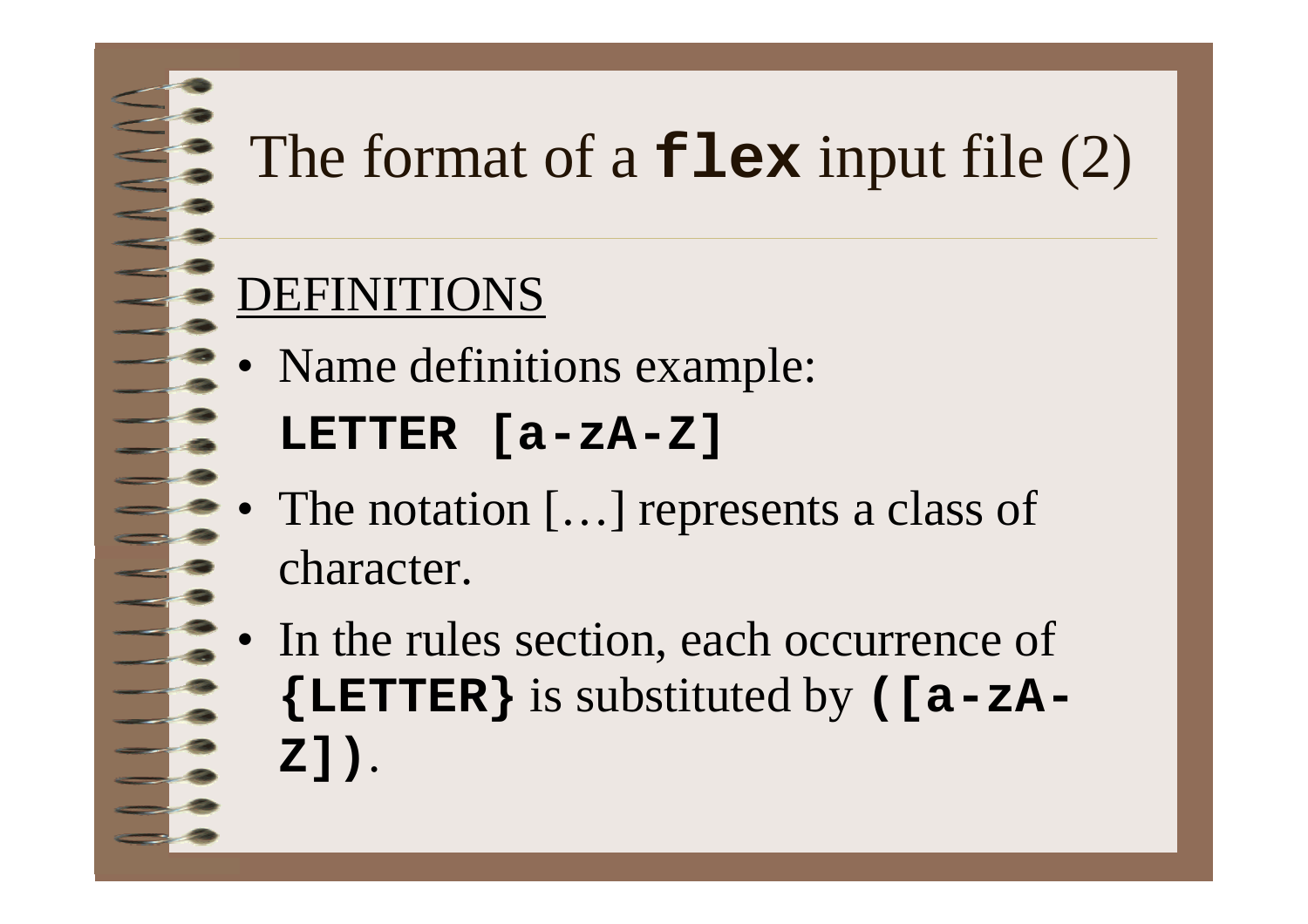## The format of a **flex** input file (3)

#### RULES

- • Rule example:
	- **{LETTER}+ {**a block of C code **}**
- •Pattern condition: a regular expression;
- • Action: a fragment of C code to be executed each time a token in the input stream matches the associated pattern.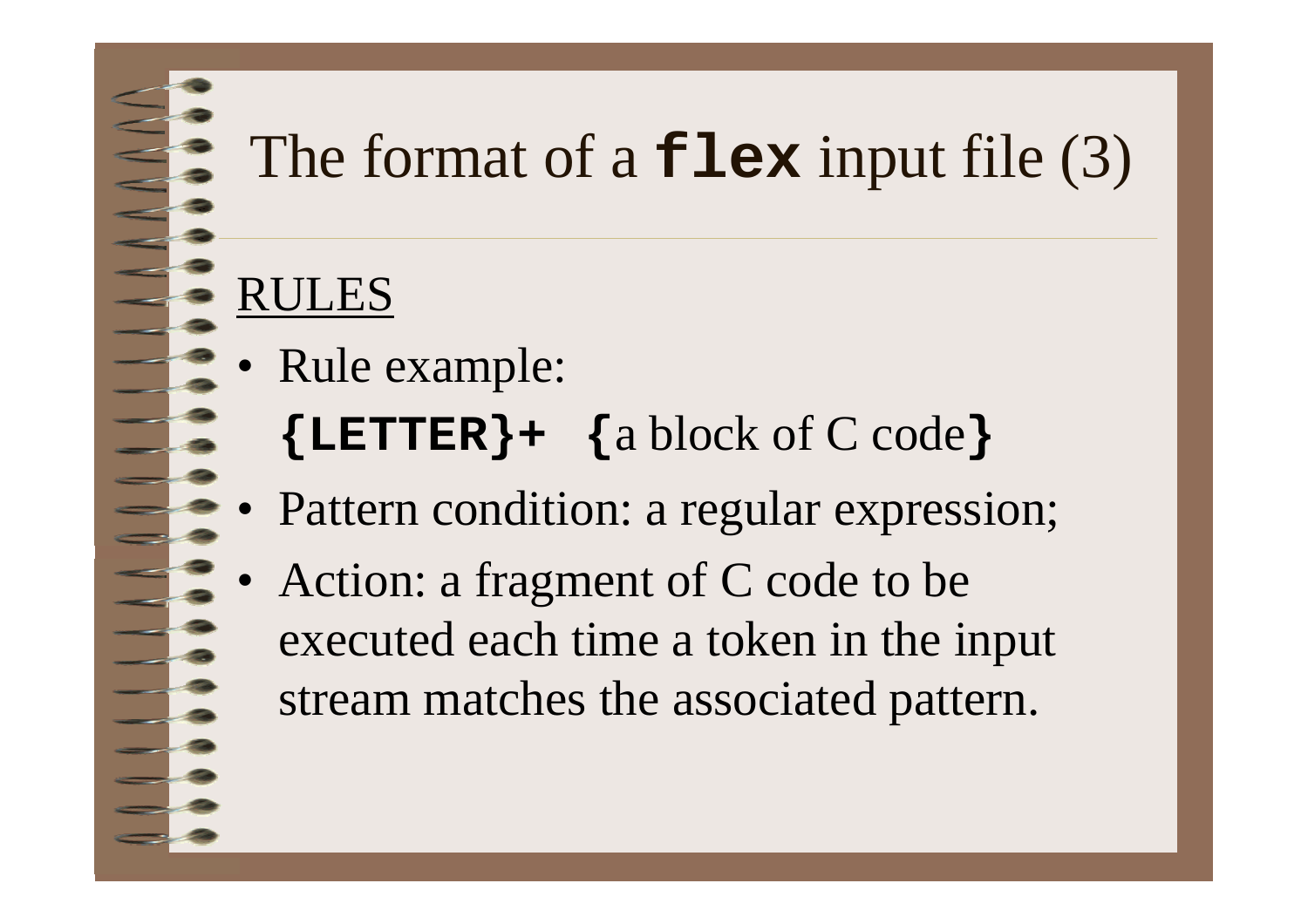## The format of a **flex** input file (4)

#### USER CODE

- •User C code is copied to the generated scanner source "as is".
- • This section can contain routines called by actions, or code which calls the scanner.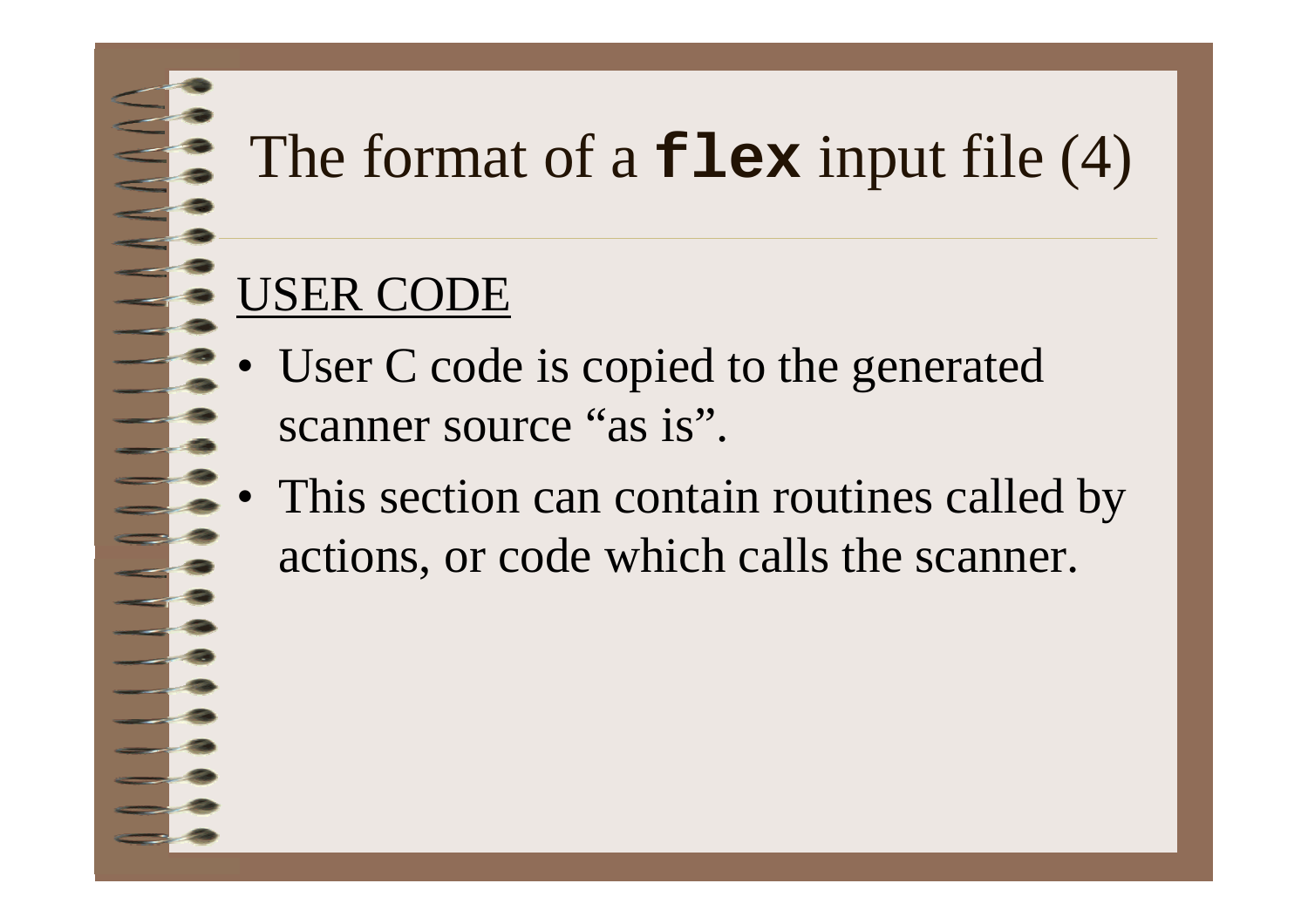## The format of a **flex** input file (3)

#### **TIONAL CODE**

**%}**

**…**

**%{**

- It can be put in the definitions and in the rules sections.
- • This code is copied into the generated scanner source code as is.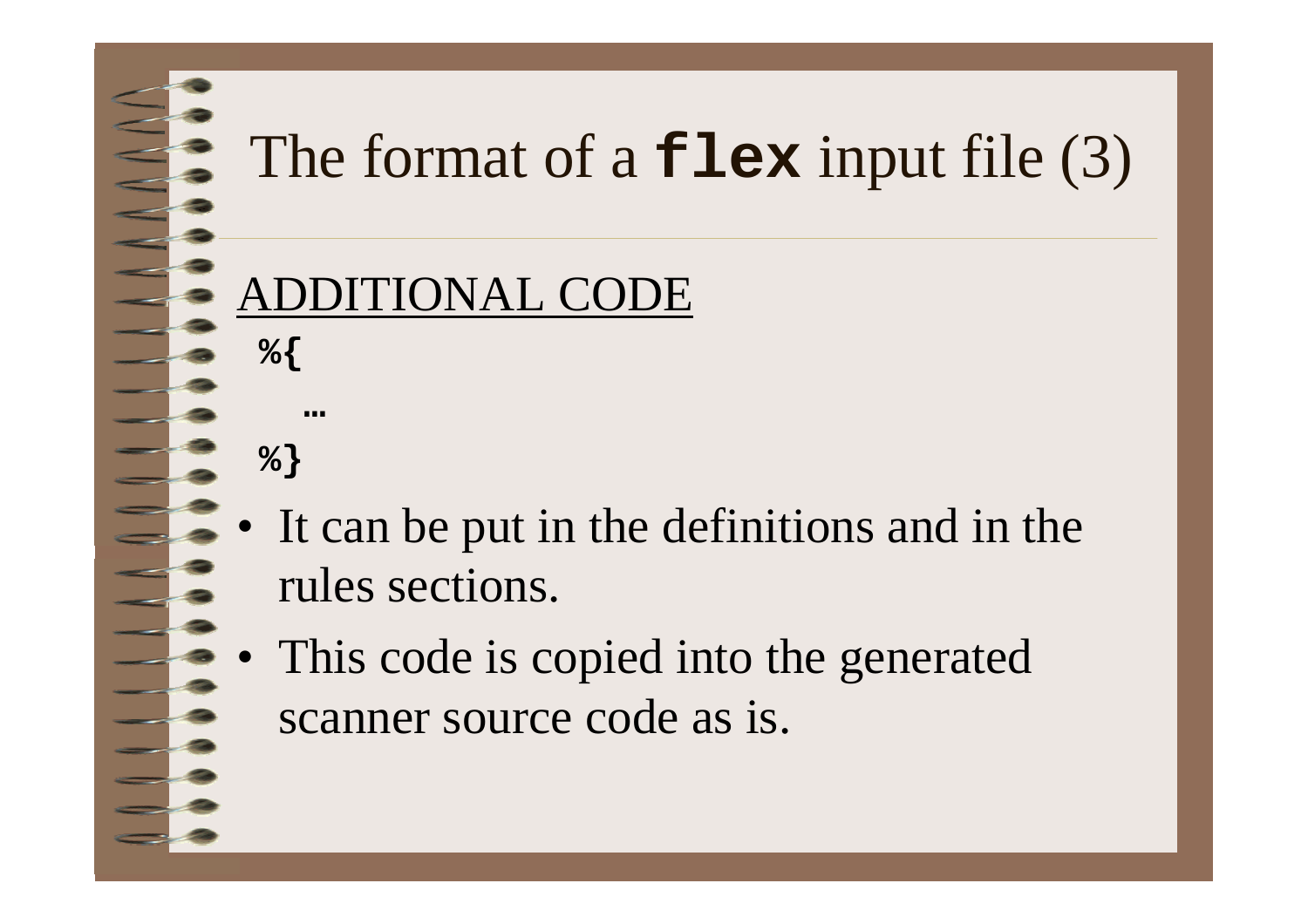#### Regular Expression Rules

R the regular expression R RS the concatenation of R and S  $R | S$  either R or S  $R^*$  zero or more  $R$ 's  $R<sub>+</sub>$  one or more R's R? zero or one R's $R{m,n}$  a number of R's ranging from m to n  $R\{n\}$  n or more times  $R's$  $R\{n\}$  exactly n  $R's$ (R) (parentheses to override precedence)  $R/S$  R, but only if followed by S  $^{\wedge}$ R, but only at beginning of a line R\$ R, but only at end of a line  $\langle s1\rangle R$  R, but only in start condition s1  $\langle s1, \ldots, sn \rangle R$  R, in any of start conditions s1,...,sn  $\langle \rangle$  R, in any start condition, even an exclusive one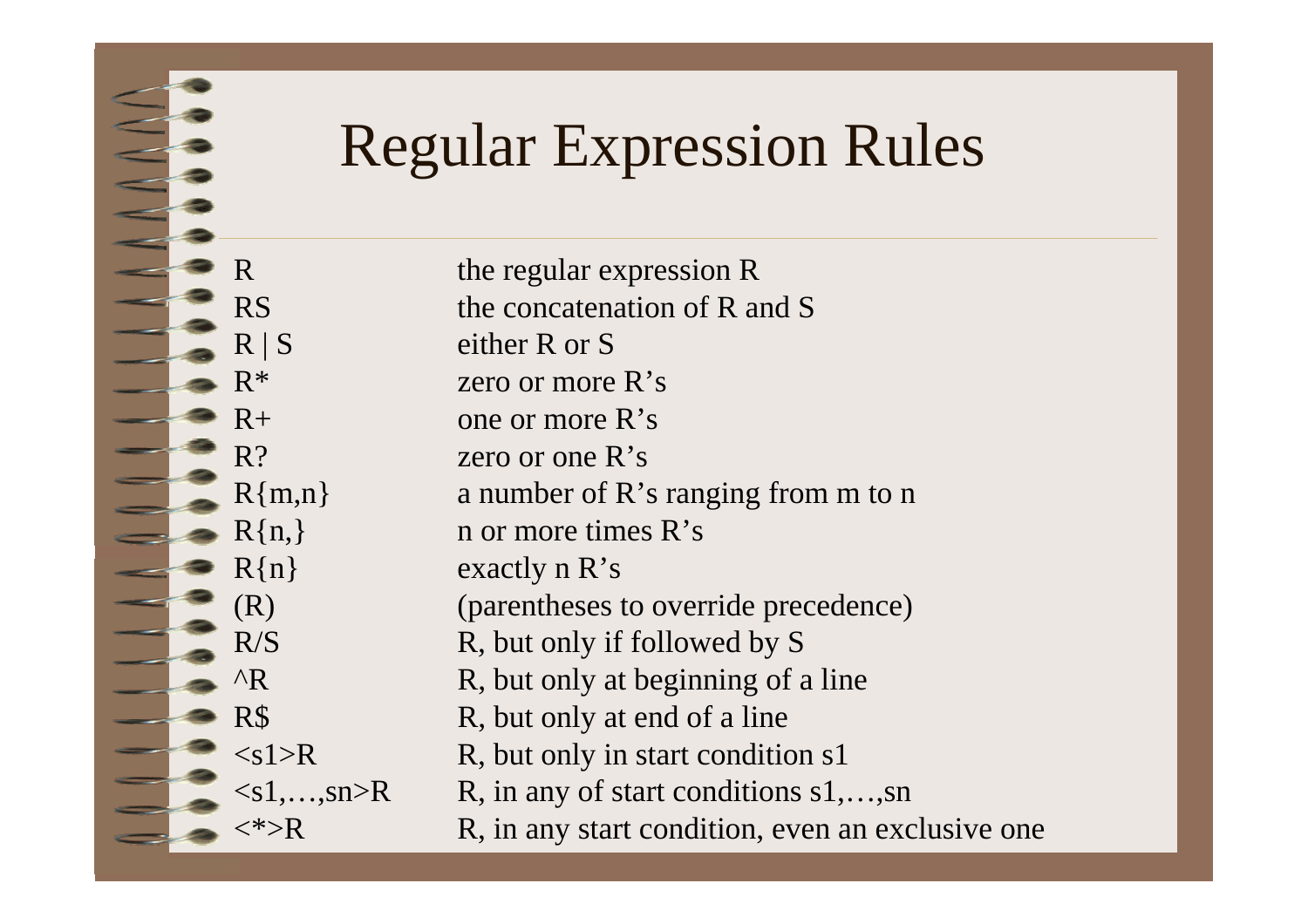#### Regular Expression Rules

x matches the character 'x'. matches any character except newline [xyz] any character in the given set  $(x | y | z)$ [a-z] any character in the given range  $(a | b | ... | z)$ [^A-Z] any character but those in the range {x} expansion of x's definition a literal string  $\setminus$ x ANSI-C interpretation of  $\setminus$ x, if any, otherwise the literal x (to escape operators)  $\setminus$  0 the NUL character <<EOF>> the end-of-file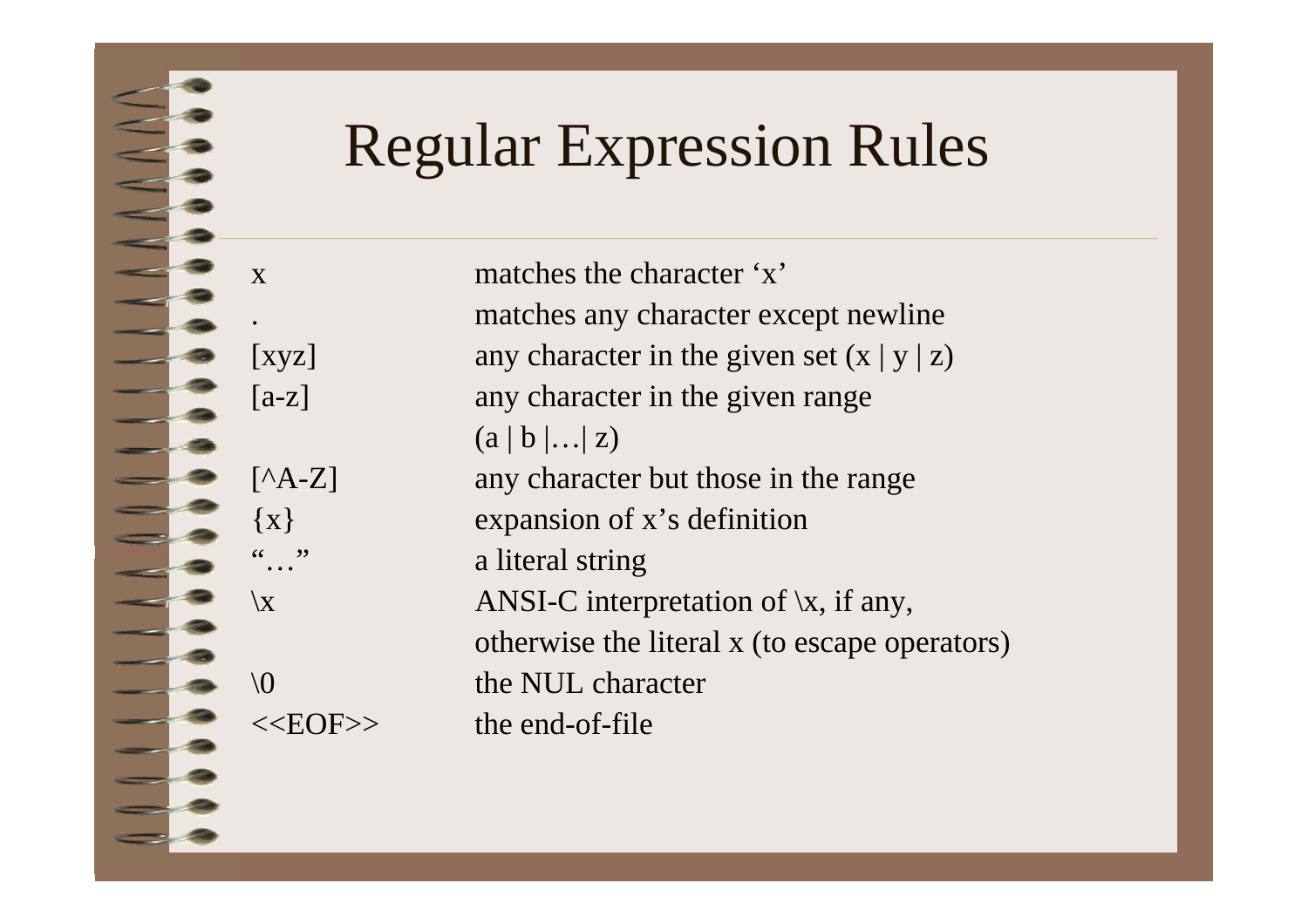#### How the generated scanner works

- • It reads the input stream, looking for strings that match any of its patterns.
- •**Longest matching rule**:

if more than one matching string is found, the rule that generates the longest one is selected.

•**First Rule**:

> if more than one string with the same length are found, the rule listed first in the rules section is selected;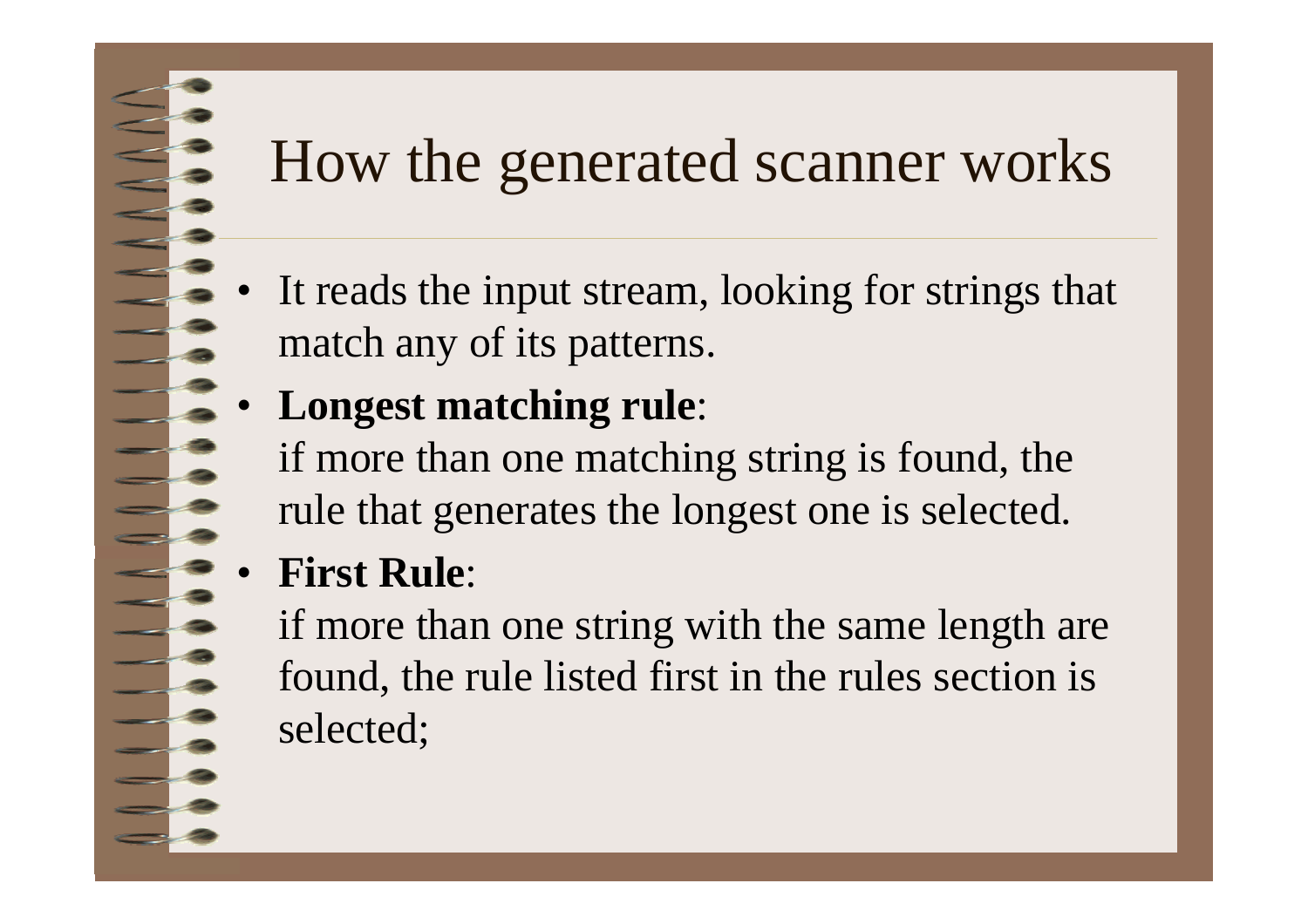### How the generated scanner works (2)

- • If no rules were found, the scanner performs the standard action: the next character in input is considered matched and it is copied to the output stream; then the scanner goes on.
- • Once the right match is determined, the corresponding text is made available thru the global **char \*** variable **yytext**, and its length is available in **yyleng**.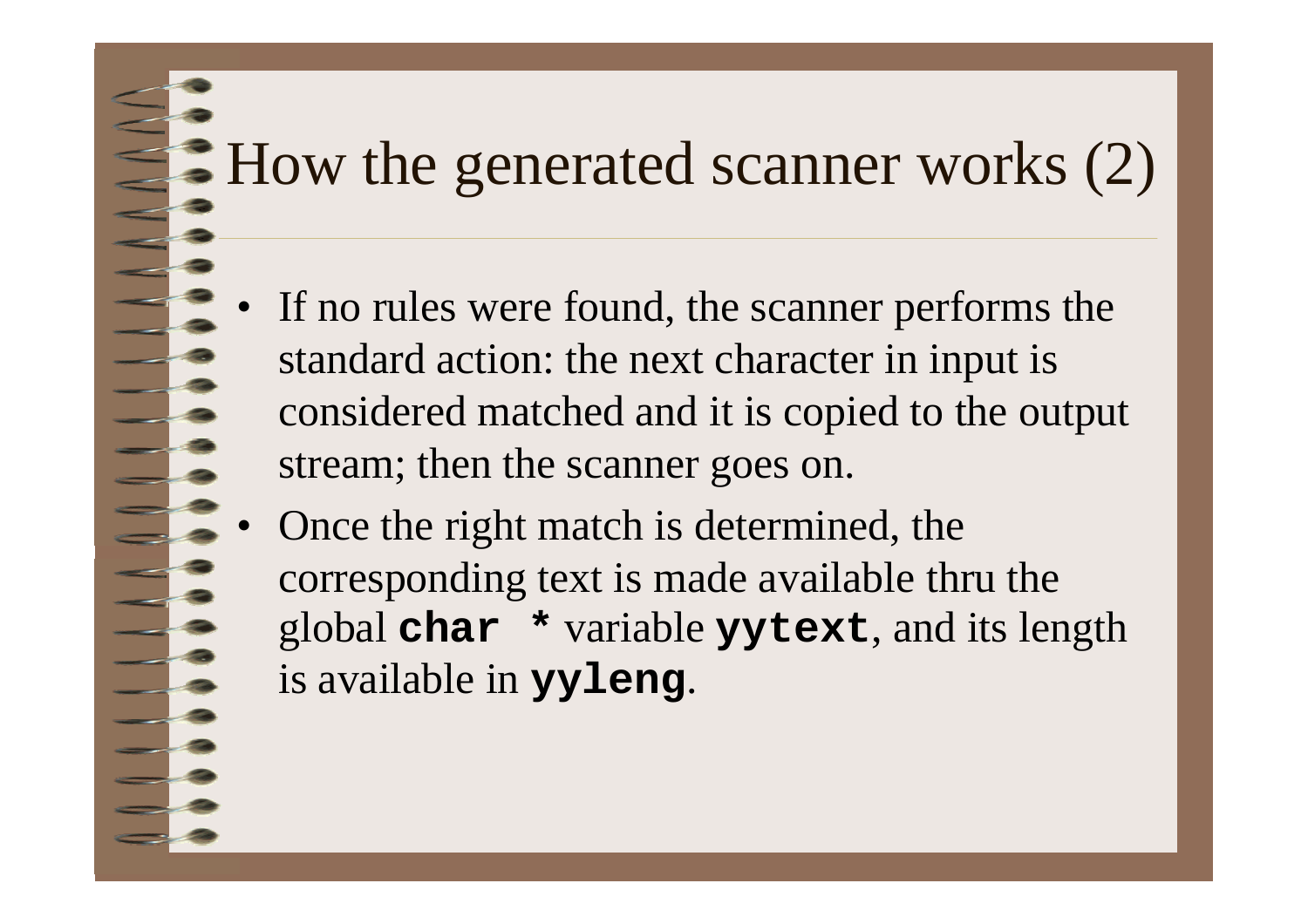#### Rule actions

- Each rule can have its own action, specified as a block of C code.
- The default action is to discard matched text.
- • A '**|**' symbol in place of a block of C code instructs **flex** to use the same rule as the following pattern.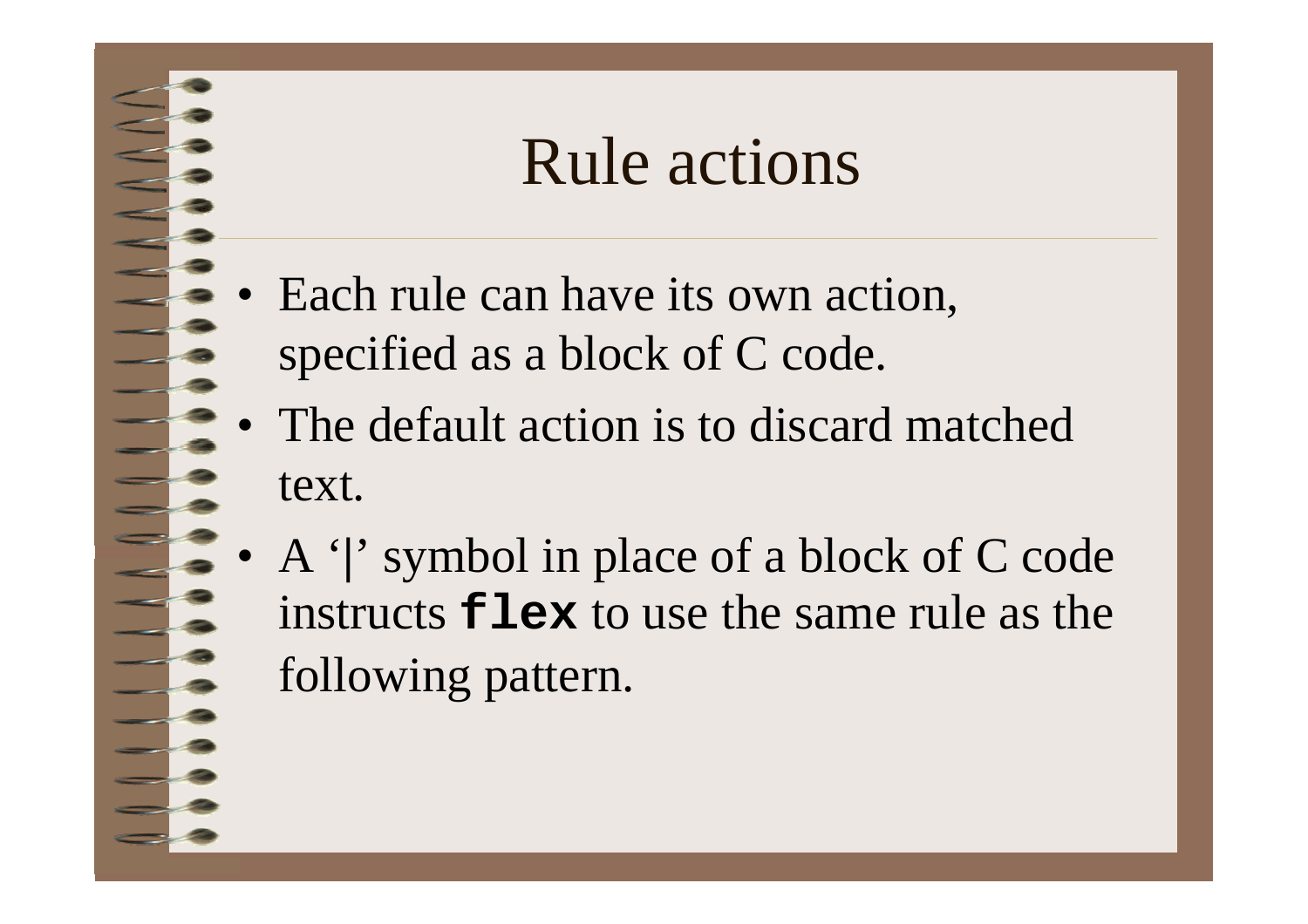### Special directives in actions

- •**ECHO** copies yytext to the output.
- • **BEGIN** sx:
	- places the scanner in the corresponding start condition;
- •**REJECT** chooses the next best matching rule;
- •**yymore ()** the next matched text is appended to yytext.
- •**yyless(n)**

sends back to the input stream all but the first n characters of the matchedstring.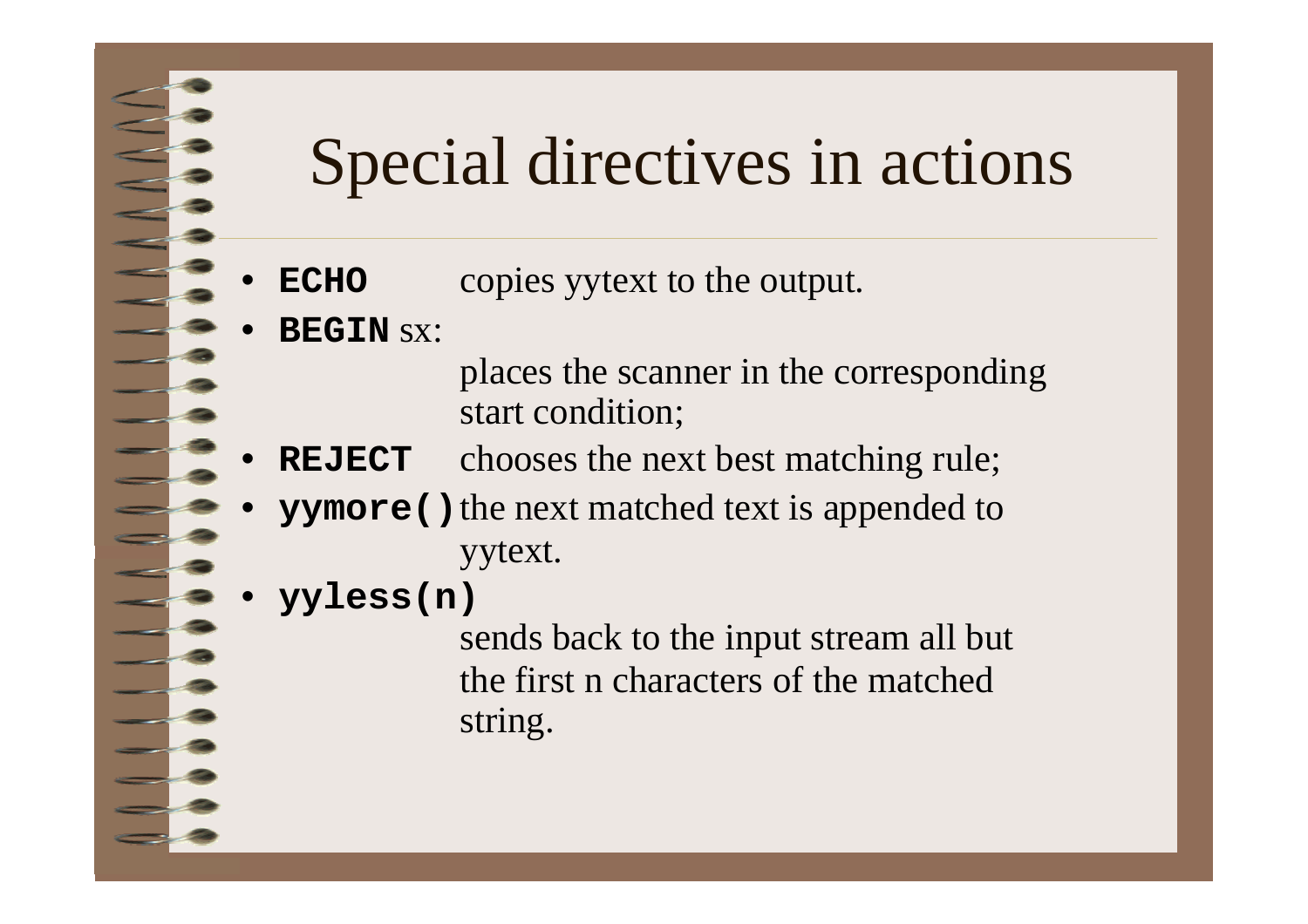## Special directives in actions (2)

- •**unput (c)** sends character c back to the input stream; WARNING: calls to unput(c) trash the contents of yytext; therefore contents of yytext must be copied before calling unput(c), if required.
- •**input():** consumes the next character in input.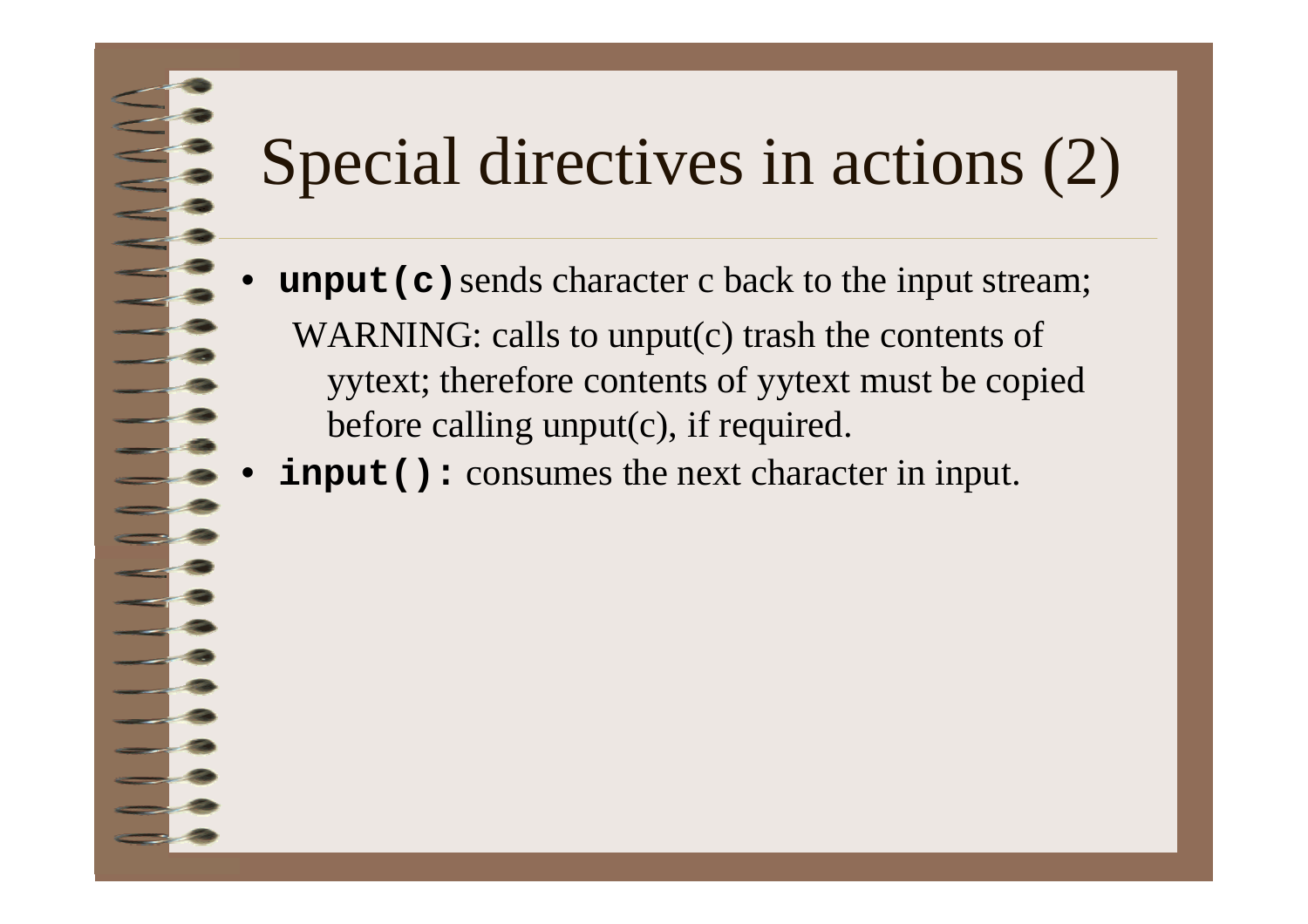# The **yylex()** scanner function

- •Default signature: int yylex()
- • You can modify it by, e.g., as follows: **#define YY\_DECL float lexscan(float a)**
- • The yylex input is the global input stream **yyin**, which by default is assigned to **stdin**.
- • The yylex output is the global output stream, **yyout** which by default is assigned to **stdout**.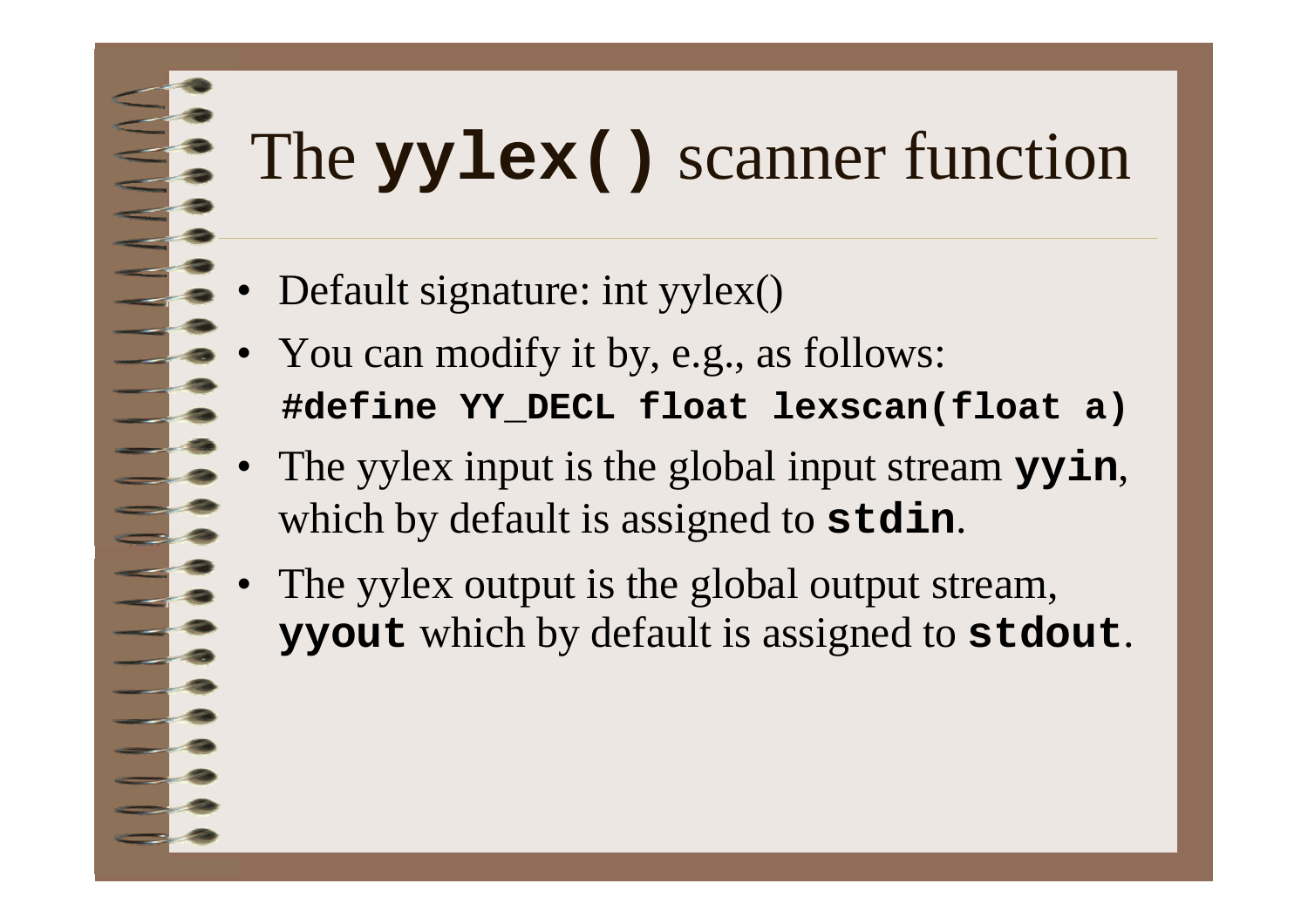## Multiple Scanners

- • Sometimes it is useful to have more than one scanner together.
- •A classic example: comments in a C source code.

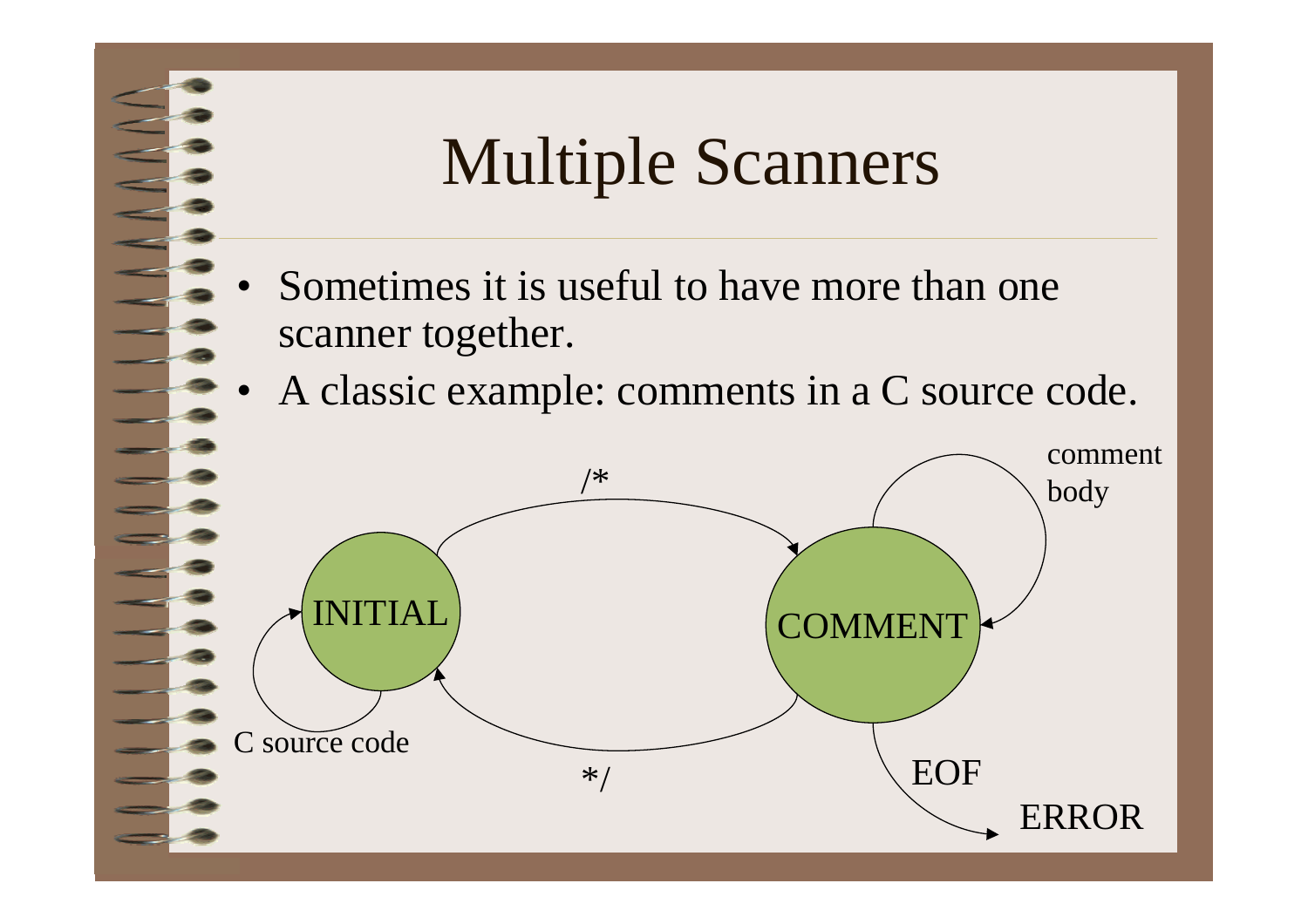#### Start conditions

In **flex** it is possible to model this behavior as follows:

```
%x COMMENT%option noyywrap
%%<INITIAL>[^/]* ECHO;
<INITIAL>"/"+[^*/]* ECHO;
<INITIAL>"/*" BEGIN(COMMENT);
<COMMENT>\lceil ^ * \rceil *
< COMMENT>"*"+[^*/]*
<COMMENT>"*"+"/" BEGIN(INITIAL);
%int main(){
 return yylex();
}
```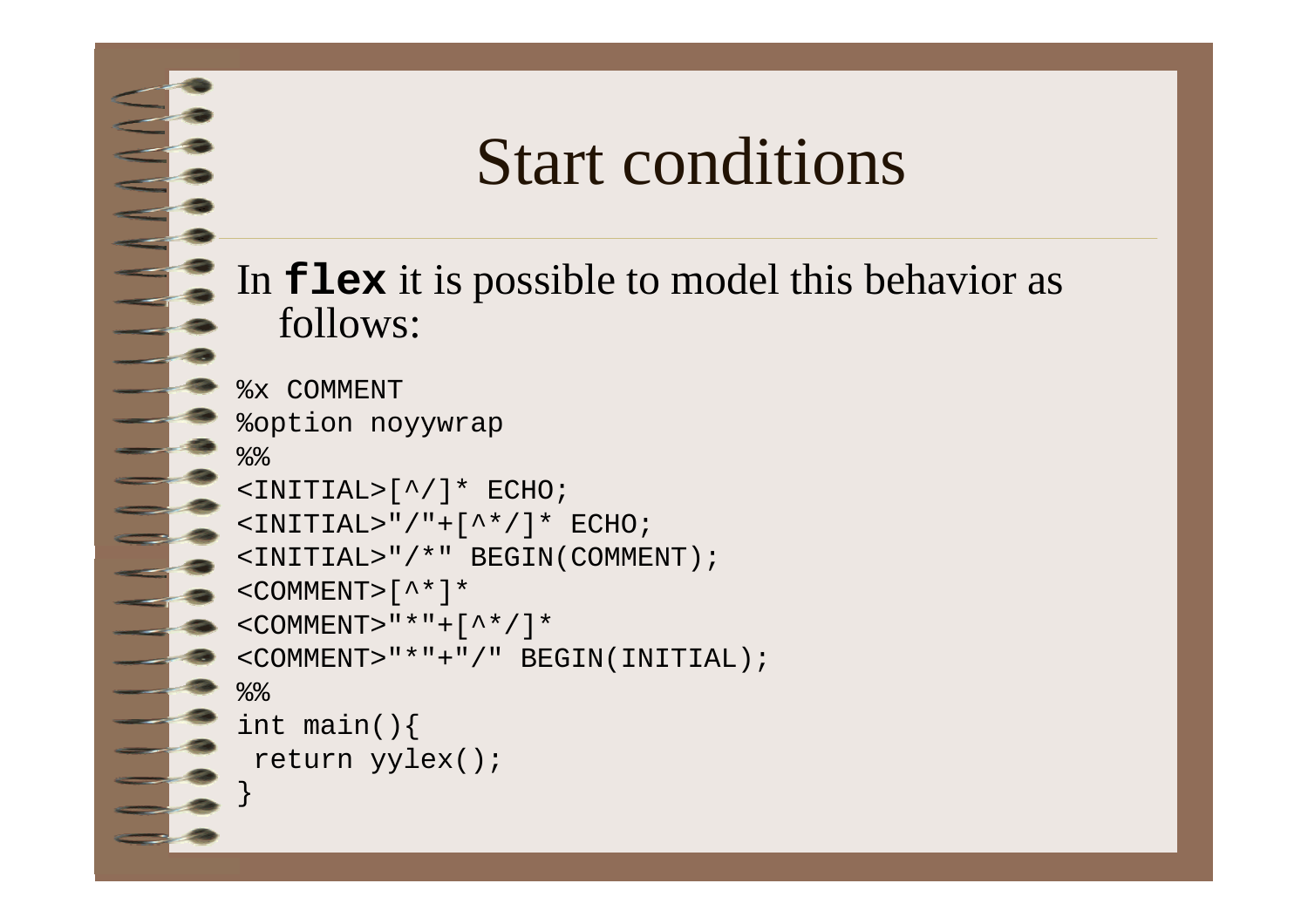## Start conditions (2)

- A pattern preceded by an  $\langle s \rangle$  start condition is active only when the scanner is in such a state.
- • A start condition can be declared with %x (exclusive mode) or %s (inclusive mode).
- •The special start condition  $\langle * \rangle$  matches every start condition.
- •The initial start condition is INITIAL.

•

- •Start conditions are stored as integer values.
- • The current start condition is stored in YY START variable.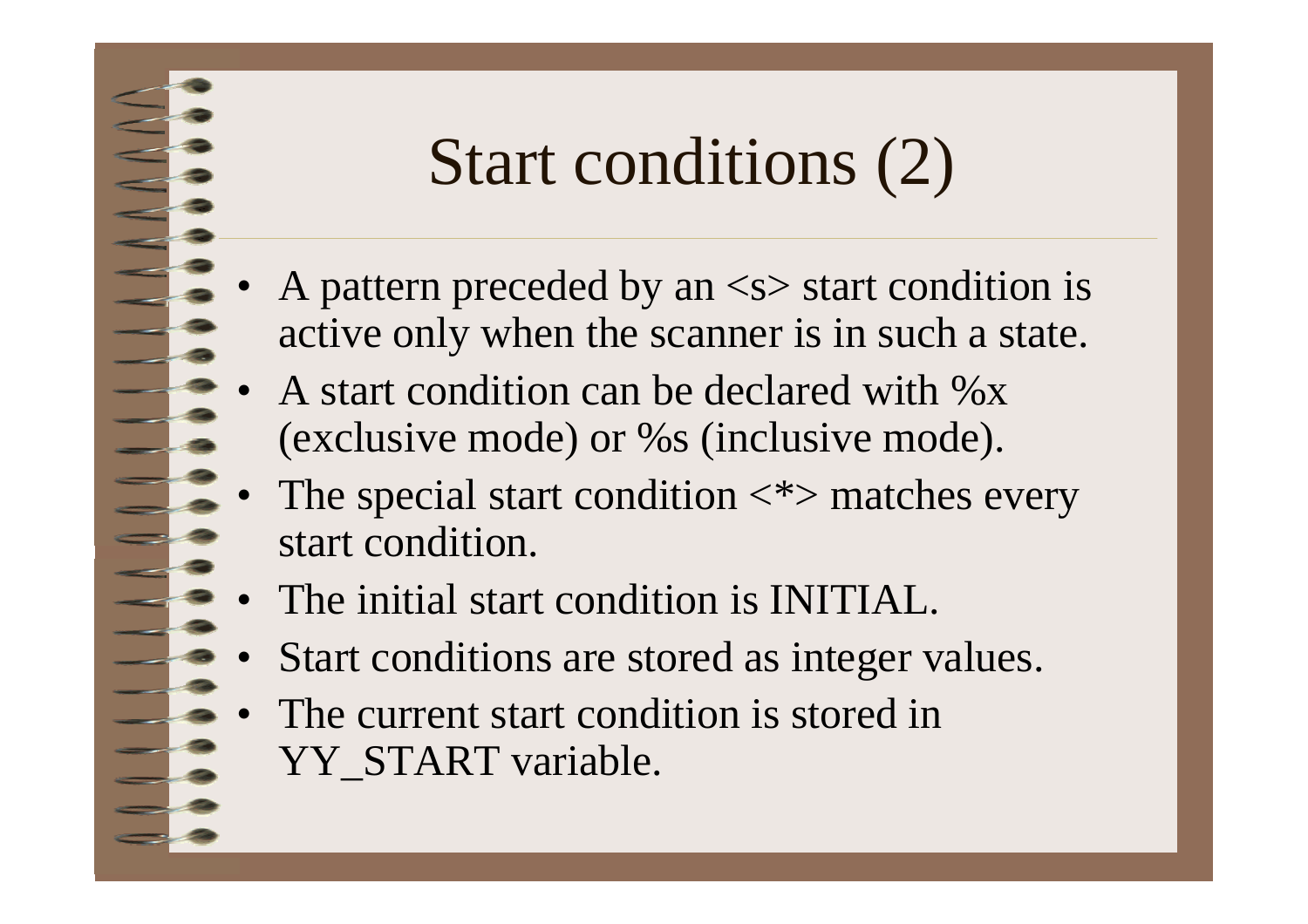```
}
```

```
Example:
%x COMMENT%option noyywrap
SLASH [/]
STAR [*]
%%{
  int nesting_level=0;
  int comment_caller[10];
%}
\text{SINITIAL}(^{\wedge}/] * ECHO;
\langleINITIAL>\langleSLASH\rangle+[\wedge^*/]* ECHO;
<INITIAL>{SLASH}{STAR} { comment_caller[nesting_level++]=YY_START;
                            BEGIN(COMMENT) ;
                            }
<COMMENT>[^{\wedge}/^{\star}]^*<COMMENT>\{SLSH\}+[^*/]*
<COMMENT>{SLASH}{STAR} { comment_caller[nesting_level++]=YY_START;
                            BEGIN(COMMENT) ;
                            }
<COMMENT>\{STAR\}+[^*/]*
<COMMENT>{STAR}+{SLASH} BEGIN(comment_caller[--nesting_level]);
%int main() {
  return yylex();
```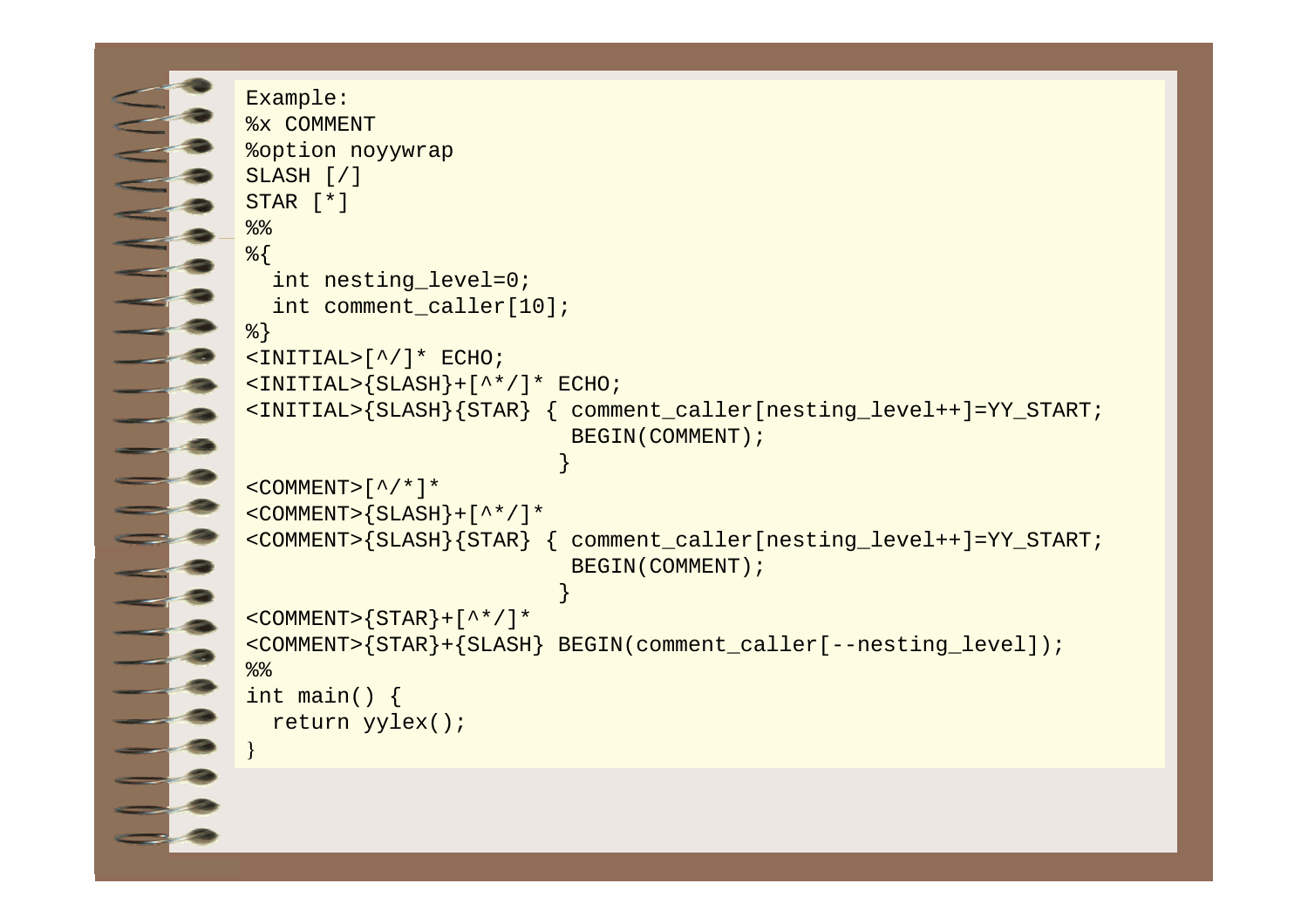## Good regular expressions

#### CONCISENESS

}

```
%x COMMENT%option noyywrap
%\text{CINITIAL} > (\lceil^{\wedge}/\rceil^{\star} (\lceil^{\wedge} / \rceil + \lceil^{\wedge \star}/\rceil )^{\star} )* ECHO;
<INITIAL>"/*" BEGIN(COMMENT);
<COMMENT>([^*]*("*"+[^*/])*)*
<COMMENT>"*"+"/" BEGIN(INITIAL);
%void main(){
    return yylex();
```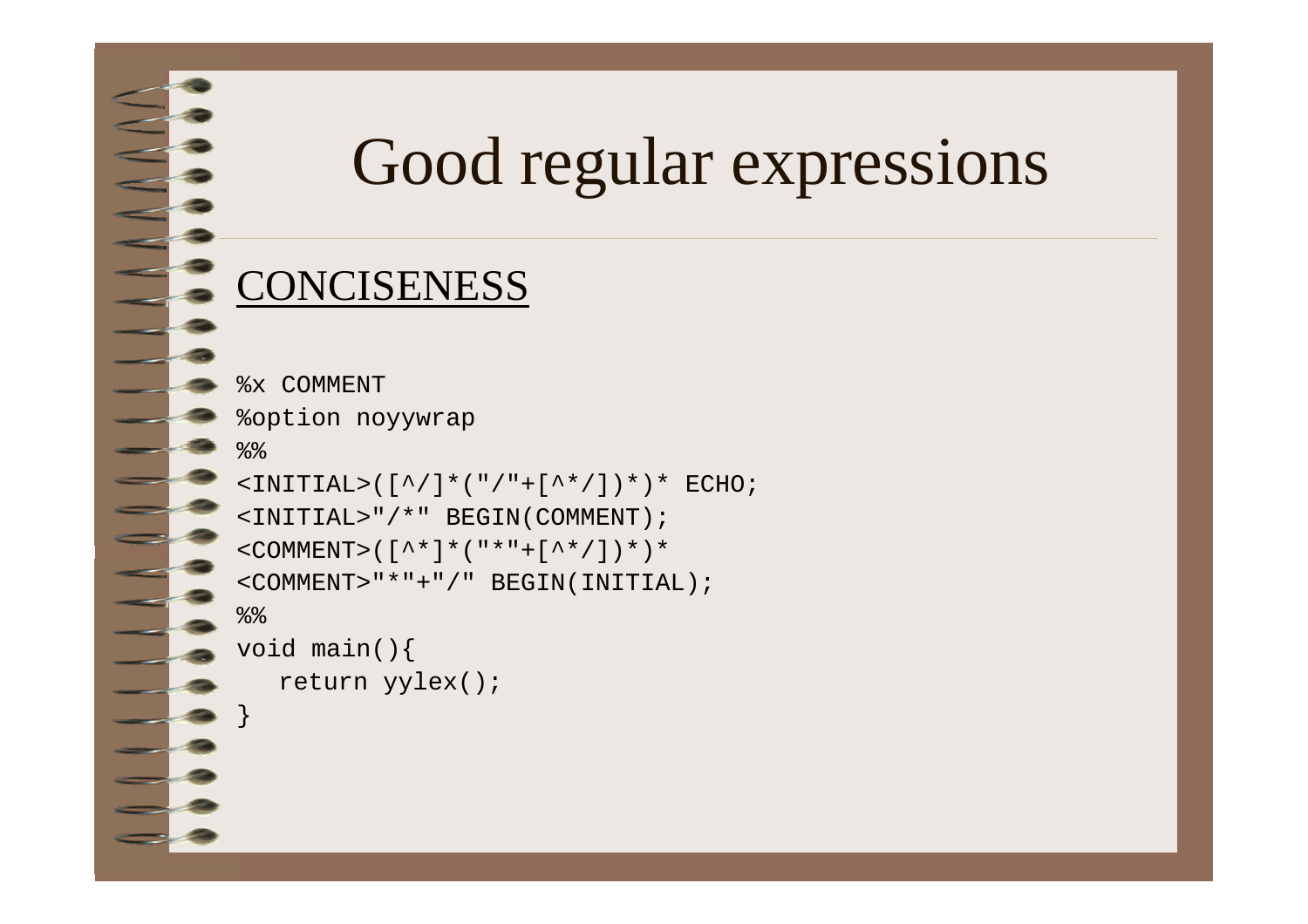# Good regular expressions (2)

#### READABILITY

}

```
NOT_SLASH [^/]
NOT STAR [ ^* ]
NOT_SLASH_STAR [^*/]
SLASH [/]
STAR [*]
%<INITIAL>{
    ({\text{NOT\_SLASH}}*(\text{SLASH}+\text{NOT\_SLASH\_STAR})*)*)* ECHO;
    {SLASH}{STAR} BEGIN(COMMENT);
}
<COMMENT>{
    ({\text{NOT\_STAR}} * ({\text{STAR}} + {\text{NOT\_SLASH\_STAR}})**{STAR}+{SLASH} BEGIN(INITIAL);
```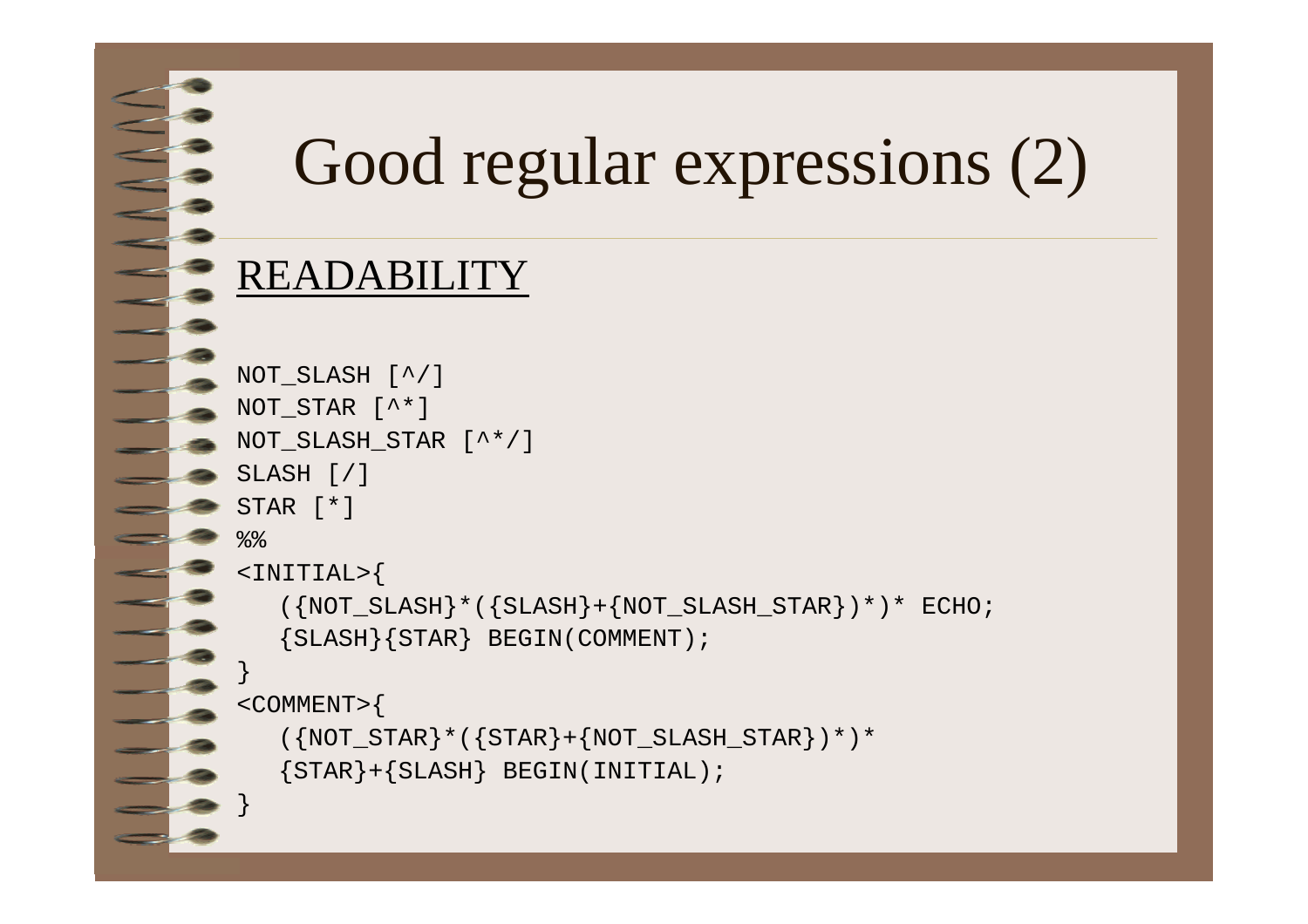## Common pitfalls

| $\leq$ COMMENT> $\lceil$ ^ * $\rceil$ * | (rule 1) |  |
|-----------------------------------------|----------|--|
| $\le$ COMMENT> " * " + [ ^ / ] *        | (rule 2) |  |

```
\frac{1}{2} * what you want */
rule 2 matches "* what you want *"
rule 1 matches "/"results: the end of comment is lost.
```

```
< COMMENT>([^{\star}]^*("*"+[^{\star}\rangle]^*)*)* (rule 1)
```

```
/* * what you want */
rule 1 matches "* what you want *"
rule 1 matches "/"results: the end of comment is lost.
```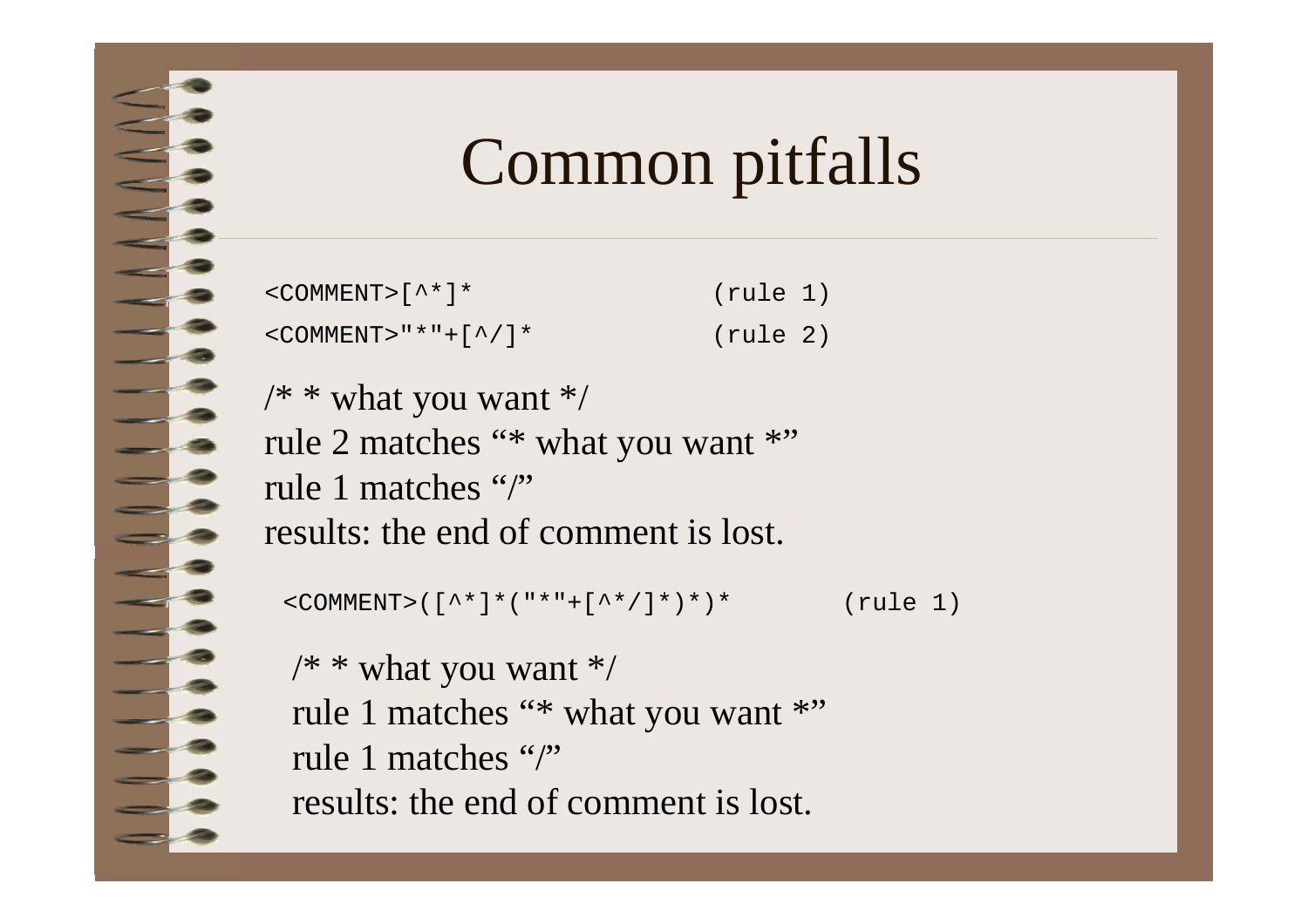## Common pitfalls (2)

| <initial>"/""*"+ BEGIN(COMMENT);</initial> | (rule 1) |  |
|--------------------------------------------|----------|--|
| <comment>[^*]*</comment>                   | (rule 2) |  |

/\*\*\*\*\*\*\*\*\*\*\*\*\*\*\*/

re<br>Dødsfall

rule 1 matches "/\*\*\*\*\*\*\*\*\*\*\*\*\*\*\*" rule 2 matches "/" results: the end of comment is lost.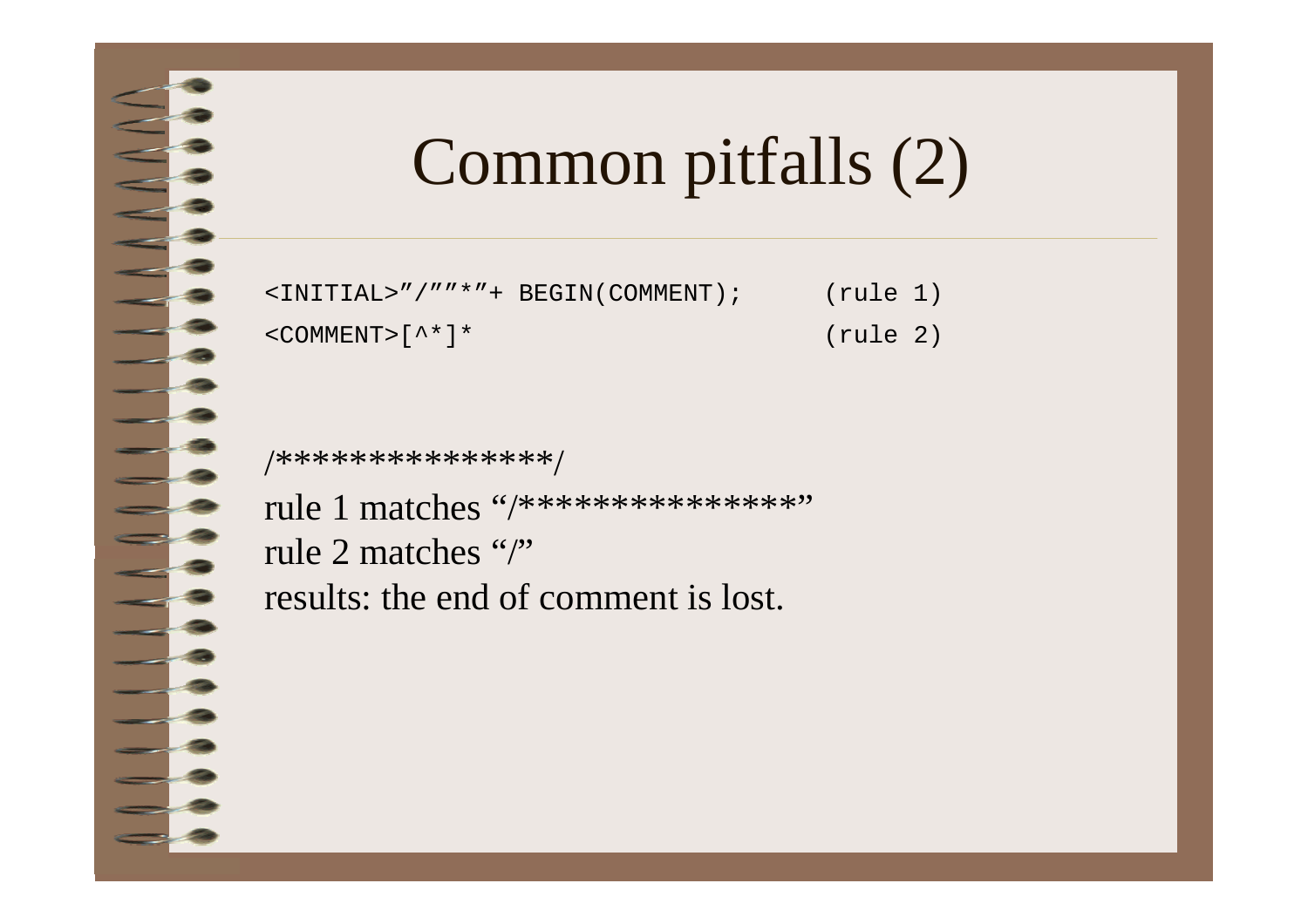#### Stacked start conditions

```
%x COMMENT%option noyywrap
%option stack
SLASH [/]
STAR [*]
%%<INITIAL>{
  \lceil ^/ ] * ECHO;
  {SLSH}+[{^{\star}\star}/]* ECHO;
  {SLASH}{STAR} { yy_push_state(YY_START); BEGIN(COMMENT);}
}
<COMMENT>{
  [^{\wedge *}/]* ;
  {SLSH}+[{^{\star}\star}/]* ;
  {SLASH}{STAR} yy_push_state(YY_START);
  {STAR}+[{^{\star}\star}/]* ;
  {STAR}+{SLASH} yy_pop_state();
}
\frac{8}{3}int main(int argc, char* argv[]){
  argv++; argc--;
  yyin=fopen(argv[0],"r");
  yylex();
}
```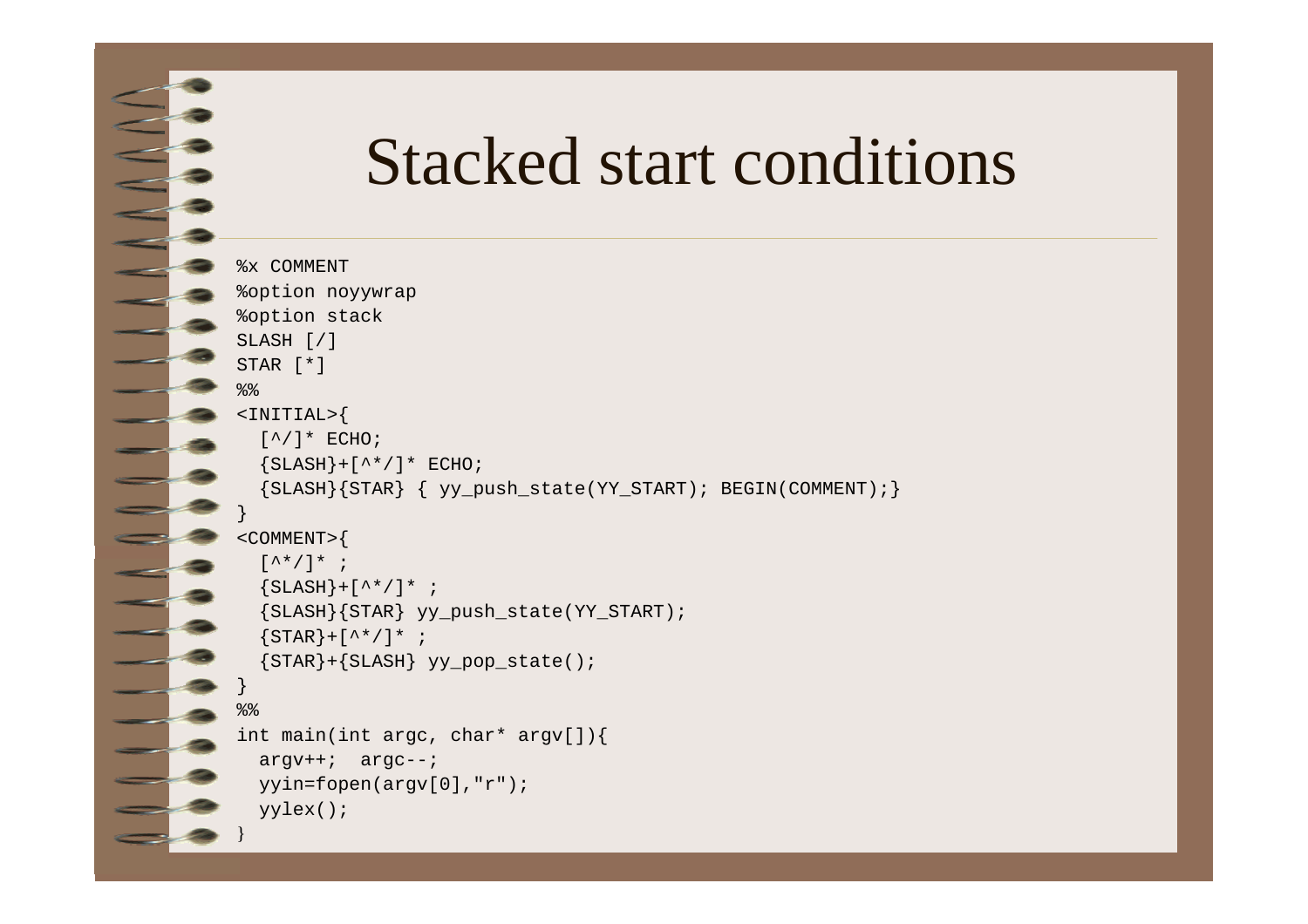## Multiple input buffers

- It is sometimes useful to switch among multiple input buffers.
- • A classical example: header files included in a C source code.

**YY\_BUFFER\_STATE yy\_create\_buffer(FILE \* file, int size)**

**void yy\_switch\_to\_buffer(YY\_BUFFER\_STATE buffer)**

**void yy\_delete\_buffer(YY\_BUFFER\_STATE buffer)**

**YY\_CURRENT\_BUFFER**